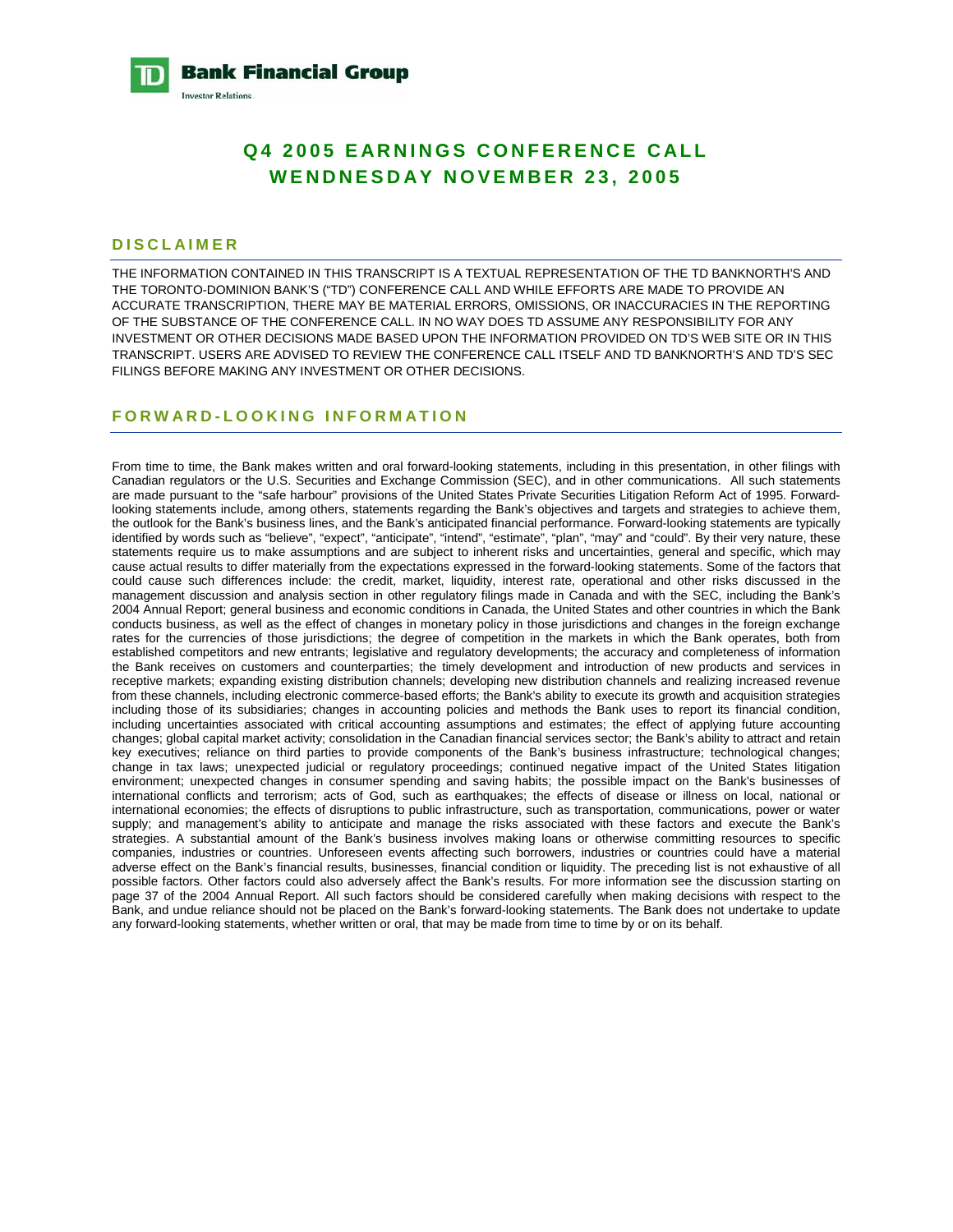# **CORPORATE PARTICIPANTS**

| Ed Clark             |
|----------------------|
| Dan Marinangeli      |
| Bob Dorrance         |
| <b>Tim Hockey</b>    |
| <b>Bernie Dorval</b> |
| Bill Hatanaka        |
| Bharat Masarani      |

President & CEO, TD Bank Financial Group EVP, TD Bank Financial Group Chairman & CEO, TD Securities Co-Chair, TD Canada Trust Co-Chair, TD Canada Trust Chairman & CEO, TD Waterhouse Chief Risk Officer, TD Bank Financial Group

# **CONFERENCE CALL PARTICIPANTS**

| Michael Goldberg    | Desjardins Securities - Analyst    |
|---------------------|------------------------------------|
| <b>Steve Cawley</b> | <b>TD Newcrest - Analyst</b>       |
| Susan Cohen         | <b>Dundee Securities - Analyst</b> |
| Rob Wessel          | National Bank Financial - Analyst  |
| Rafael Bello        | Citigroup Smith Barney - Analyst   |
| Darko Mihelic       | <b>Blackmont Capital - Analyst</b> |

# **PRESENTATION**

# **Dan Marinangeli** *- EVP, TD Bank Financial Group*

Okay, perhaps we could get started. Welcome to the TD Bank Financial Group's fourth-quarter 2005 investor presentation. My name is Dan Marinangeli, and until year end, I was the CFO of the bank. This meeting is being web-cast in audio and video, as well as a telephone conference call.

With us today is Ed Clark, the bank's CEO, who will give an overview of the quarter. Following Ed's remarks, I will cover our operating performance in more depth. After my presentation, we will entertain questions from those present as well as pre-qualified analysts and investors on the phones.

Also present today to answer your questions are Bob Dorrance, Chairman and CEO of TD Securities; Tim Hockey and Bernie Dorval, Co-Chairs of TD Canada Trust; Bill Hatanaka, Chairman and CEO of TD Waterhouse; and Bharat Masrani, Chief Risk Officer of the bank. Bill Ryan could not be with us today, so we have Steve Boyle, TD Banknorth CFO, on the phone to answer any specific Banknorth questions.

I would like to note that this presentation may contain forward-looking statements and we draw your attention to the slide concerning forward-looking statements at the beginning of our formal presentation. Ed?

# **Ed Clark** *- President & CEO, TD Bank Financial Group*

Thanks, Dan, and thanks, everyone, for joining us this afternoon. As you know, Dan has served the bank well as the Chief Financial Officer since 1999 through some pretty significant changes in the bank and the regulatory environment in which we operate. He is now taking over the leadership function of the corporate development area.

I want to take a moment to formally introduce our new CFO, Colleen Johnston. Colleen has been with us since February 2004, and we are very pleased to have her in this key role. As Dan mentioned, this is his last official presentation, so Dan, job well done. Terrific. Thank you. And Colleen, welcome to your new job.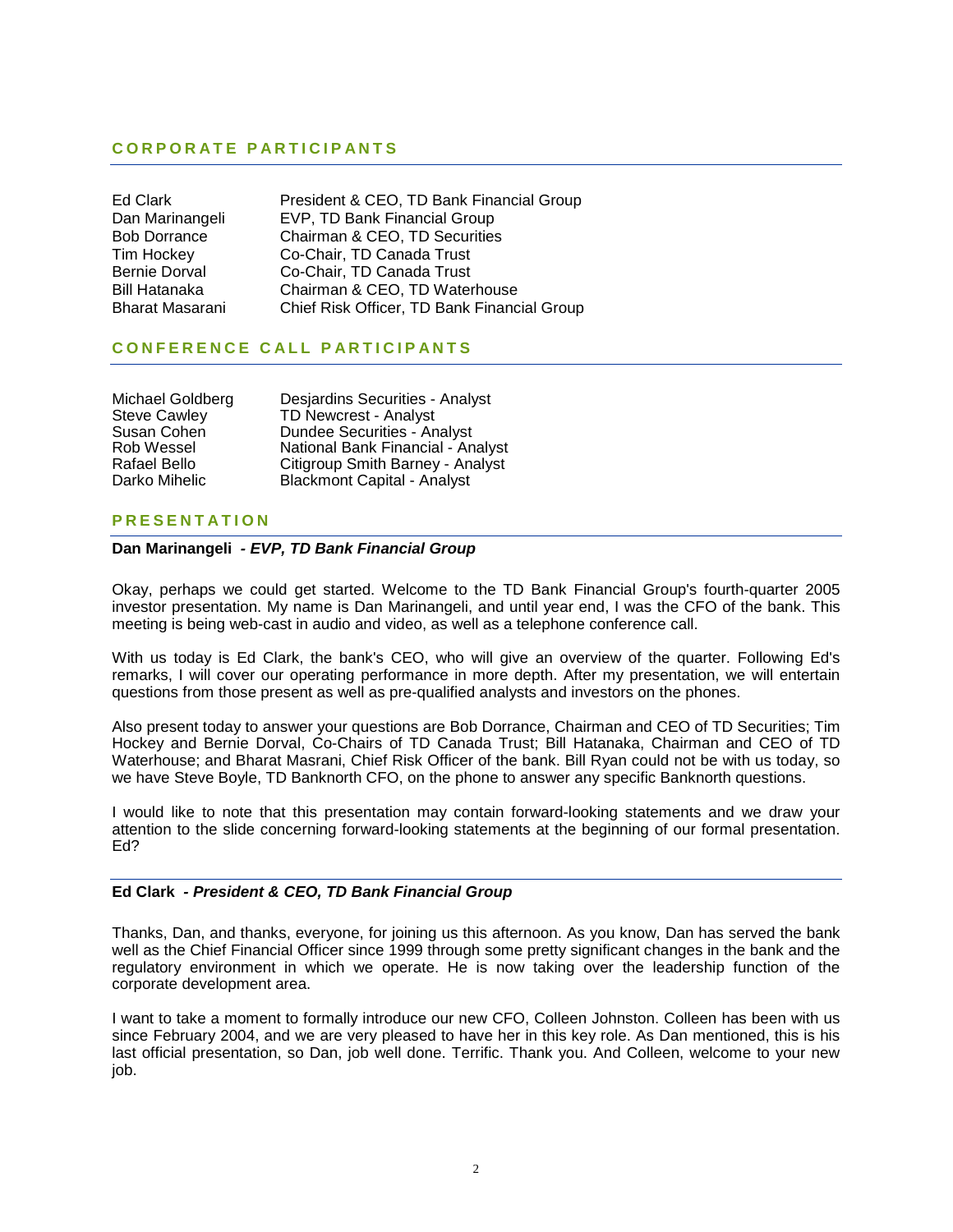Before I comment on the year as a whole, let me make a few brief comments on the quarter. There were a number of items of note leading to our adjusted \$1.06 per share this quarter. Most of these you have seen before -- special tax gains, AcG-13, preferred share, redemption premiums and sectoral releases. These add up to a positive \$0.17, which we exclude in getting to the \$1.06.

There is also a tax charge of \$0.19 per share related to a corporate reorganization at TD Waterhouse USA. It will be more than offset by the gain from TD Waterhouse USA that we will realize when we close the Ameritrade deal. Based on our current estimates, that will take you -- that Dan's going to take you through -- we expect we will have an item of note of about \$1.65 next quarter.

The final item of note is a charge of \$0.10 per share pertaining to our complex structured derivative products businesses. In the past, we have discussed our desire to reposition our structured product business outside of North America because there had been a permanent shift in the economics. What was once a very profitable business isn't in our view such a good business today. The reward for the risk isn't there.

In May, we announced our decision to wind down our structured credit product operations and to immediately exit our structured equity operations. We have completed the positioning of the credit portfolio into runoff and we have exited the structured equity products business. At the same time, we began an assessment of whether structured interest rate derivatives was a business that we saw as viable on a stand-alone basis.

We have now determined that we will not be able to sustain and grow this sub-business within our risk and profitability parameters. So, consistent with our approach to deal decisively with risk issues where we don't like the risk/reward tradeoff, we've decided to exit this business, and we will be winding down our structured interest rate derivative operations.

The \$0.10 includes a loss of \$70 million after tax due to the sale of the remaining portion of the structured equity portfolio and a reduction in the estimated value for the structured interest rate portfolio. We have set in motion the reduction in employment levels these decisions entail. We anticipate restructuring charges in the first quarter relating to people of approximately \$25 million after tax.

With these moves, we will have completed a strategic repositioning of TD Securities. While it is disappointing to take any losses in exiting a business, it is not in fact surprising that trading losses occur as you try to wind down a complex business in a shortened timeframe. And losses of course due to severance are inevitable.

To us, there is no question that this was the right business decision. We believe we will have a stronger global derivatives business that will make a positive contribution to TD Securities' ability to generate 20% plus rates of return, and indeed, it will do so with less risk. We remain confident, indeed, that TD Securities can earn that rate of return with a risk profile that is significantly less than that of our competitors.

I remain very pleased with how TD Securities has managed to dramatically reposition its risk profile, grow its domestic franchise market share and earn throughout this very acceptable rates of return. If you adjust TD Securities' results for these restructuring charges, this quarter's results were in line with last quarter and the fourth quarter a year ago.

The other businesses came in much as we had expected. TD Banknorth continues to face a tough banking environment, where growth in earnings is challenging. A flattening yield curve hurts earnings directly, but also has produced a spread environment where loan margins are tight and deposit growth difficult. Given this environment, we're quite pleased with this quarter.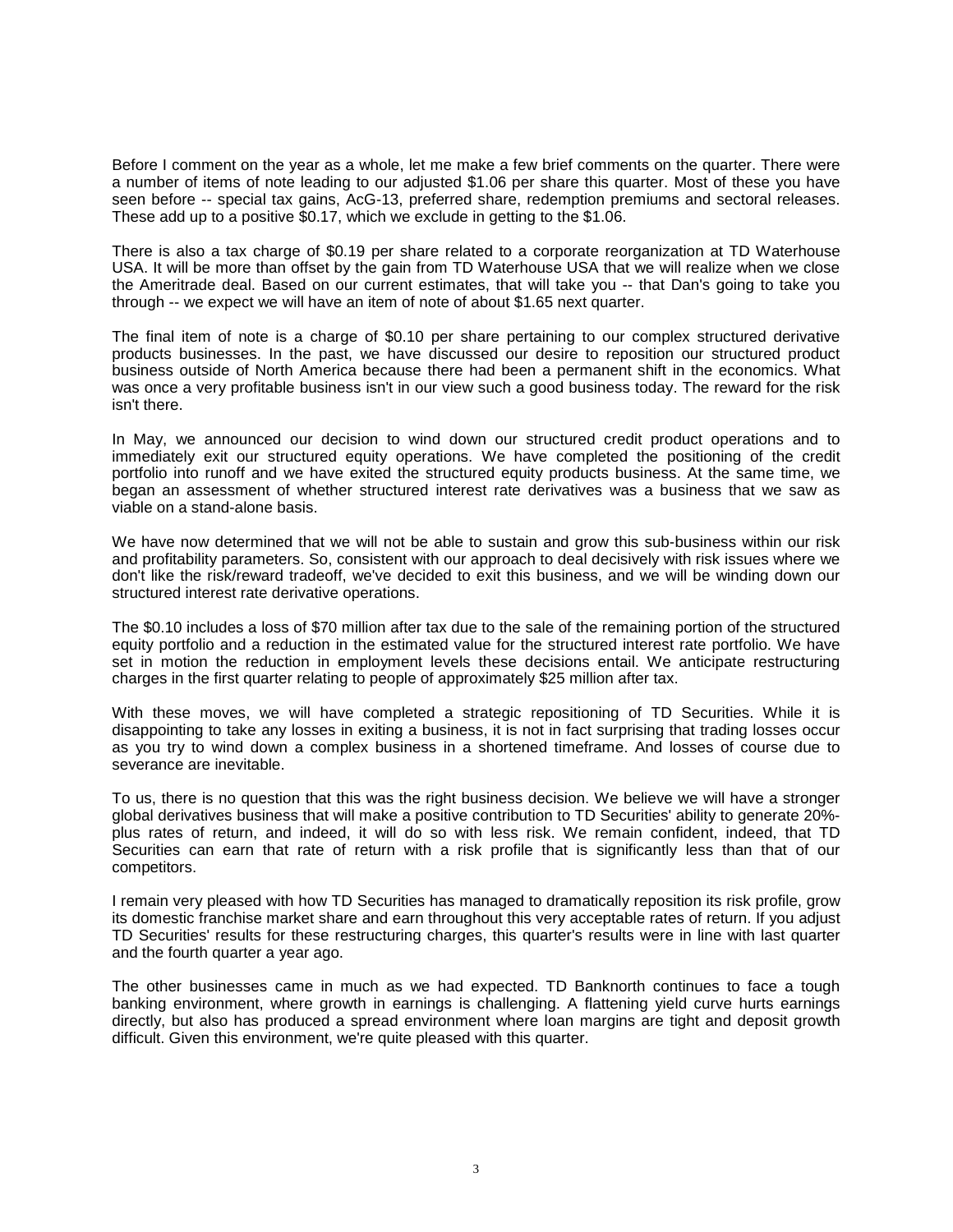Our wealth management area had a spectacular quarter with earnings up 116% year over year. The results were driven by strong performance in our discount brokerage in Canada and the United States and continued growth in earnings on the advice side and the mutual fund business.

The personal and commercial segment delivered another great quarter, with a 16% increase in net income year over year. As with last quarter, earnings growth is now broadly based, with insurance revenues representing a lesser proportion of the growth.

If I step back and look at the year as a whole, I would have to say I'm quite pleased. The management team, and all the people who support them, has really done an excellent job.

They have delivered on our key milestones -- building the best service brand in Canada and proving it by achieving the highest ratings for customer service excellence among the banks in Canada in the external survey Synovate; building out our advice capability and establishing a leadership position in mutual funds, winning mutual fund company of the year and adding 145 net new client-facing advisors; proving out our super-grow strategy in our underpenetrated businesses; growing our domestic wholesale franchise and taking the number one position in the value of equity block trades; building a banking platform in the United States by acquiring Banknorth and the pending Hudson United transaction, which continues to look very good indeed; and creating a top three player in online brokerage with our pending combination of TD Waterhouse USA and Ameritrade.

There were, of course, disappointments. The Enron charge stands out, as does the restructuring costs in TD Securities. These represent real economic costs to the bank. But if we focus on the underlying performance of our business, this was an excellent year.

On an adjusted basis comparing 2005 to 2004, our overall earnings are up 15% and our earnings per share are up 10%. Total shareholder return is up 17% and dividends are up 16%. Personal commercial earnings are up 17% year over year, after a growth in earnings of 15% in 2003 and 17% in 2004. Total wealth management earnings are up 23%. Combining domestic personal and commercial and domestic wealth management, our overall Canadian retail franchise earnings exceeded \$2 billion this year, up 18% after increases of 15% in 2003 and 20% in 2004. This is truly a remarkable three-year run in both absolute and relative terms.

For the first three quarters of its financial year, TD Banknorth has reported adjusted EPS up 8% from last year. TD Securities earned a 17% rate of return on invested capital while absorbing the restructuring charges that we've announced, and a 22% rate of return if you exclude the restructuring charges.

Looking forward, I'm feeling pretty optimistic. This doesn't mean that we're not going to be vigilant. We know a real economic downturn would hurt our commercial bank here and in the United States. Capital market sentiment is clearly critical to TD Securities and to TD Ameritrade. And we know how focused you have to remain to sustain this kind of level of high performance.

But when we look at some of the negatives, they also have some of the positive aspects. While TD Banknorth faces a tough operating environment, that same environment is creating acquisition opportunities. TD Securities is clearly well-positioned should the credit cycle turn or credit spreads blow out.

And on the whole, what I worry about when the economic environment in Canada will shift, the current outlook frankly is quite positive. Our domestic retail franchises have proven incredibly resilient and able to generate consistent double-digit earnings growth. The online brokerage business in Canada and the United States remains quite positive. And our wealth strategy is proving out.

TD Banknorth is weathering the tough market conditions and TD Securities has repositioned itself and gained market share in its core franchise. And perhaps most importantly, the management team remains tightly aligned to simple strategies and focus on ensuring the proper execution.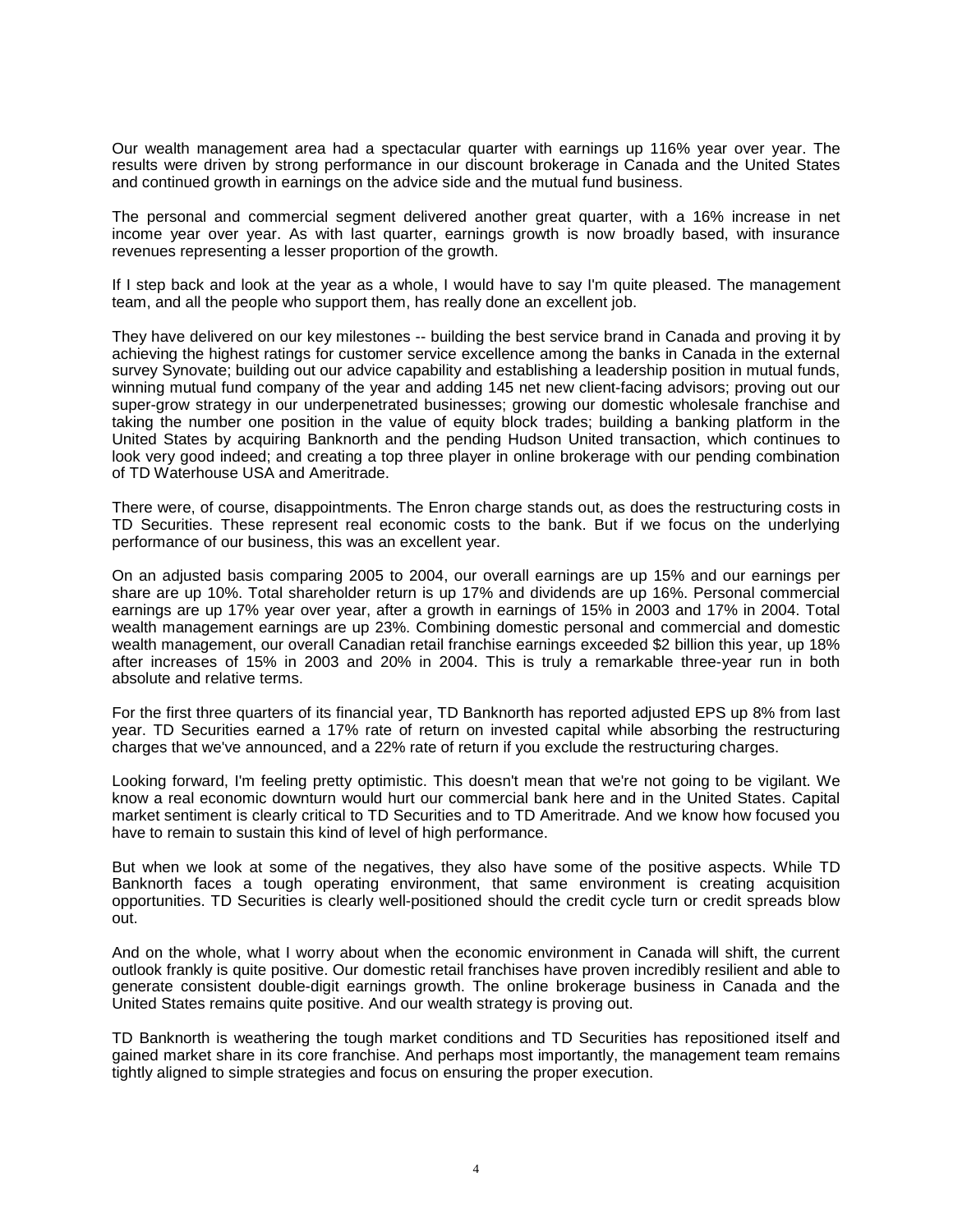Now over to Dan to take you through the results in detail.

# **Dan Marinangeli** *- EVP, TD Bank Financial Group*

# **Slide 1-3**

Forward-looking statement. As Ed said, we had a very strong fourth quarter. The reported earnings per share on a fully diluted basis, \$0.82 per share; on an adjusted diluted basis, \$1.06 per share. That is up from a comparably adjusted \$0.91 last year, or up 16% from last year.

The segment net income before the amortization of intangibles, also very strong across the board. The Canadian P&C banking business, 443 -- that is a new record -- and up 16% over last year. U.S. P&C banking in Canadian dollars -- Canadian GAAP, \$69 million -- virtually flat from the last quarter, the third quarter of this year.

Wealth management at 136 million, the best result in wealth management for several years, up 116% on a year-over-year basis and a large 37% over the third quarter.

Wholesale banking, \$41 million cash earnings reported. That reflects the \$74 million after-tax restructuring and trading losses on the portfolios, as Ed mentioned.

For the full year, fiscal year 2005, EPS on a reported basis, fully diluted, 320. On an adjusted cash basis, that is \$4.14, and that is up from \$3.77 last year or 10%. Segment net income before the amortization of intangibles, personal and commercial banking in Canada, \$1.7 billion, up 17% over last year. U.S. personal and commercial, 158 million, with of course no comparable for last year, as this is a new purchase for the bank.

Wealth management, 432, up \$80 million from last year, or 23%. And wholesale banking, reflecting the restructuring costs in the year, \$422 million, down 166 million or down 28%.

Our capital ratios remain strong. Our Tier 1 ratio of 10.1%, that is pro forma 10.4%, if you take into account the pref shares that we issued on November 1. And our tangible common equity is up from 7% to 7.4% this quarter -- very strong ratios.

### **Slide 4**

Looking at the components of the income statement, for the full year before the amortization of intangibles in items of note, total revenue, \$12 billion, up 12% over last year. Banknorth represents about \$1 billion of that increase, or about 3% of the amount if you take -- or the growth would be 3% if you took the Banknorth amounts out. Likewise on expenses, which are up 11%, Banknorth represents 8% of that. So on an adjusted basis without Banknorth included, both revenues and expenses are up about 3%. And net income, as Ed mentioned, up 15% on a dollars basis and 10% on an adjusted earnings per share basis.

#### **Slide 5**

Looking at the 2005 earnings sources, the component of our earnings by major business unit, you can see that TD Canada Trust at 60% and TD Wealth Management at 11%. If you combine those, that represents about 71% of the total combined earnings of the bank for the year. TD Waterhouse USA at 4%; TD Banknorth at 6%. If you add those two together, you end up with a 10% U.S. retail component. Wealth management both in the U.S. and Canada would have represented 15% of our total earnings, and TD Securities, 19%.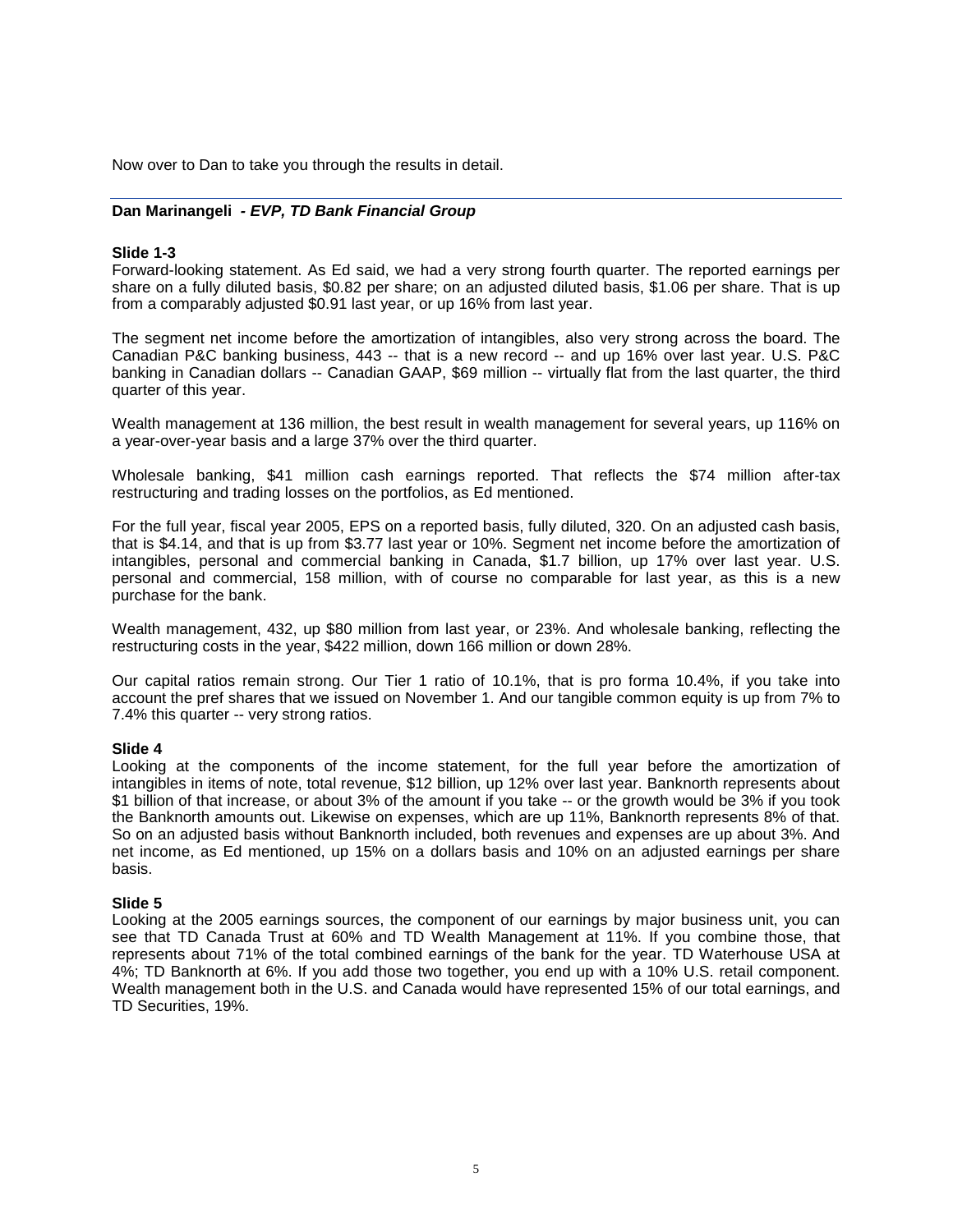# **Slide 6**

Looking at the earnings reconciliation and including the items of note, if you start with the reported basis net income, it is \$589 million, or \$0.82 per share. You add back the amortization of intangibles on an after-tax basis, which are \$86 million or \$0.12 per share, it gets you to a starting position of \$0.94 before the amortization of intangibles.

There are a number of items of note or items that we draw your attention to. The first one is in the wholesale segment. It is related to the repositioning of the global structured products portfolios. It includes the trading loss as well as a \$6 million expense item relating to severances. Trading loss was 107 million and the severance was 6 million, pretax or combined 74 million post-tax trade. That represents a \$0.10 drag in the base earnings.

In that corporate segment, we have a number of items that are listed. The TD Waterhouse reorganization tax charge was a large \$138 million tax adjustment, which was in anticipation of the combination of TD Waterhouse USA with Ameritrade, which we are expecting to close in the first quarter.

There were reasons why we wanted to accelerate the reorganization of our U.S. business, including taking some of the Canadian business out of that entity prior to the reorganization. And that caused us to have to recognize a tax cost this quarter. As Ed mentioned, we will get a large tax or a large gain -- a large dilution gain recorded in the first quarter when that deal closes, and I will describe that in more depth in a few minutes.

We had specific noncore portfolio credit loss reversals this quarter -- 109 pretax, 60 post-tax or \$0.08 per share. That's a plus item in the base case. We also had favorable tax items -- one of which, the largest one, related to the recent court case, the Garr (ph) case that was heard by the Supreme Court of Canada. That allowed us to reduce our tax expense this quarter by \$68 million on a post-tax basis. So again, a plus item in the base case.

We had preferred share redemption premium. We did redeem pref shares on October 31. There was a \$13 million non-tax-deductible expense recorded, and that was \$0.02 a share drag on the base case earnings. And finally, a small item -- the AcG-13 impact was a plus item this quarter, an income item, 10 million pretax, 7 million post-tax or a plus of \$0.01 per share.

So if you felt inclined to adjust the cash earnings or the earnings before the amortization of intangibles for these items, you would back them out and get an adjusted EPS before the amortization of intangibles number of \$1.06.

#### **Slide 7**

An update on the Ameritrade and Hudson transactions. In terms of TD Ameritrade, we are expecting the closing of the combination of Ameritrade with TD Waterhouse USA towards the end of the first quarter January 2006. We have revised the estimate of the dilution gain. This amount will now be in the total amount, including the tax cost taken this quarter, will be a total amount of about US\$900 million. So we will in fact recognize a gain in the first quarter of about US\$1 billion.

That is better than we had anticipated when we first announced the deal. We announced the deal -- it was \$725 million. So this is about \$175 million better than we thought. The major reason why it is better is because the Ameritrade stock price has traded up since we announced the deal. The higher the Ameritrade stock price immediately prior to close, and that would be X the dividend, the \$6.00 dividend, the larger the gain would be that we would recognize on the dilution of our interest transferred into the combined entity. For every dollar of the Ameritrade stock price above \$16, which is the amount we used in this projection, that would represent about US\$118 million bigger gain on a post-tax basis.

TD Banknorth, the Hudson United Bancorp purchase, expecting closing about the same time as the Ameritrade deal, about the end of our first quarter. We now have determined that there is likely to be an expected dilution loss in this particular deal as we take our ownership stake in TD Banknorth from the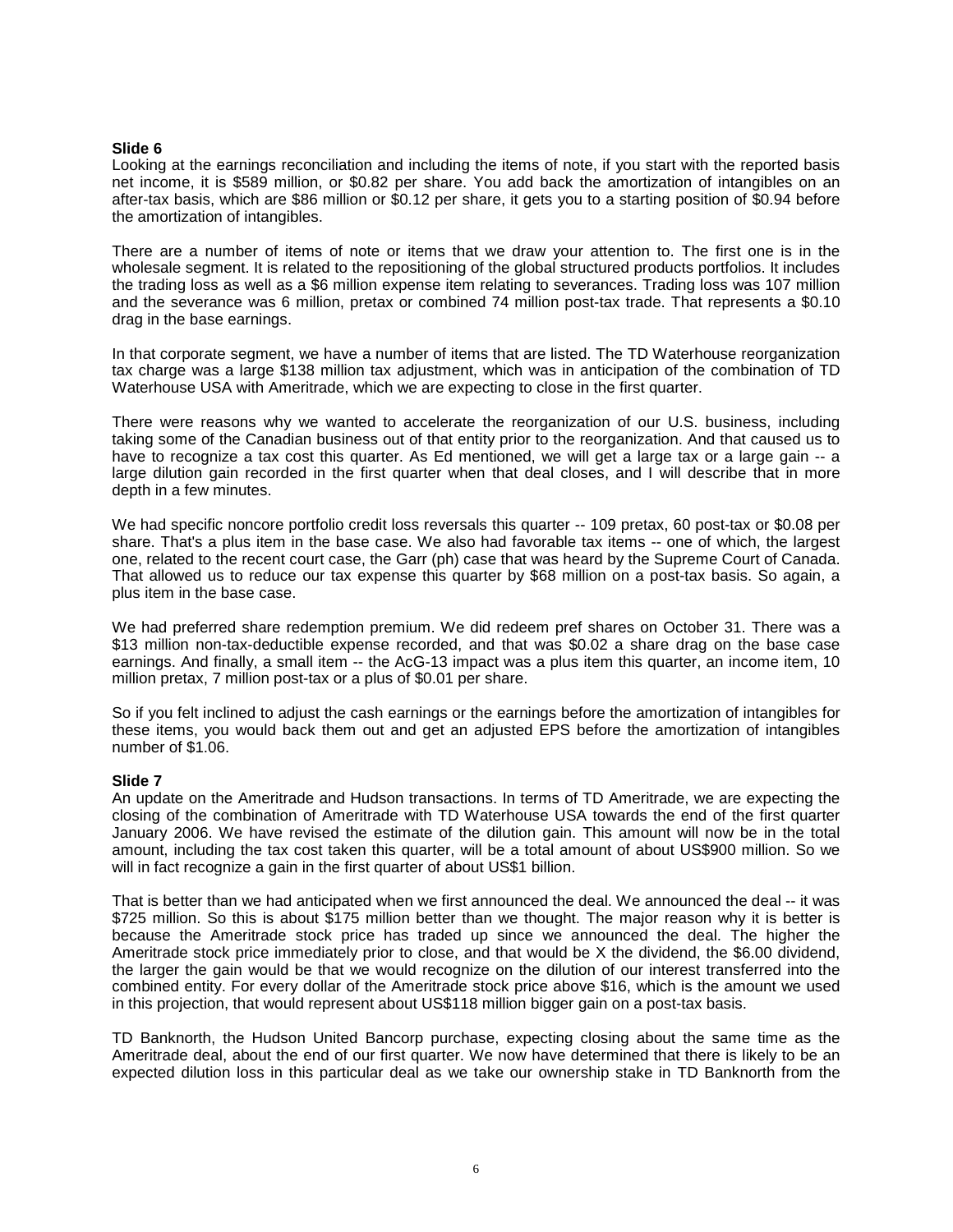55% that it was prior to the purchase to about 53.4% post-purchase. That reduction of ownership stake results in a fairly small CAD\$80 million loss.

If you net these two items together, the higher expected gain on Ameritrade, the loss that wasn't anticipated on TD Banknorth, you end up -- you are ahead about US\$100 million. And again, that will be determined by the price of the Ameritrade stock price immediately prior to close.

Now, pro forma capital ratios, based on the figures in the top part of this slide -- our net tangible common ratio, currently at 7.4, will go up to 7.8 on a pro forma basis, and our Tier 1 ratio also will go up to 10.8% as well.

#### **Slide 8 & 9**

Taking a look in more depth at our Canadian personal and commercial banking business, firstly looking at revenues, which were 1.729 billion this quarter -- that is up 7% from the same quarter last year. It is 2% from the previous quarter. Revenues up 7%. Basically volumes cause about 5% of that 7% revenue boost, offset by about 2.5% relating to the reduction of margins over the year. Insurance represents about 1.5% of the 7% revenue growth, and other fees and services represent about 3% of the 7% growth factor.

Our volume growth was quite strong this quarter on a year-over-year basis -- business deposits in particular very strong, up 12% year over year. Mortgages up 10% year over year. Business lending up 6% on a year-over-year basis. Credit cards up 9%. And personal deposits up 4%.

If you look at the total revenue numbers for the three years 2003 to 2005, on a full-year basis, revenues were up 8% this year over last year. In turn, last year was up 6% over the previous year. So we're getting acceleration in revenue growth over the last two years.

#### **Slide 10**

Looking at the margins in TD Canada Trust, at the total level, the net interest margins on average earning assets are up 4 basis points this quarter, reversing a slight declining trend over the past several quarters. We saw stronger margins in our deposit business, but margins on loans were fairly consistent over this period.

We did also in the total, but not in the individual margin lines, we did see an improvement in mortgage prepayment costs. In the bank, mortgage breakage costs are usually a net cost to the bank. So when people prepay their mortgages, we usually don't get as much interest rate differential received as is the cost of breaking the hedges on the mortgages.

Since the rates started to increase this past quarter, we saw less activity in our customers prepaying their mortgages, so we saw a commensurate reduction in the net cost of mortgage breakage fees this quarter. So that helped the total margins, and in fact, we saw significantly higher net mortgage breakage costs in the previous quarter. So really, I would suggest that if you kind of average those two quarters out, that would have been a more comparable pure client margin.

So the 292 is low last quarter, and the 296 is slightly high this quarter. We would anticipate that going into next year, the margins will be fairly stable and would anticipate that they would be in the 293 or 295 basis point range for next year, assuming that the forward curves are realized.

For the full year, you can see that there is a fairly significant impact of reduced margins in '05. For the full year, 296 was the margin versus 305 in '04, and a much higher 3.25% in 2003. It is quite remarkable that TD Canada Trust has been able to earn such high rates of return in its growth of earnings, given the underlying reduction in margins over this period.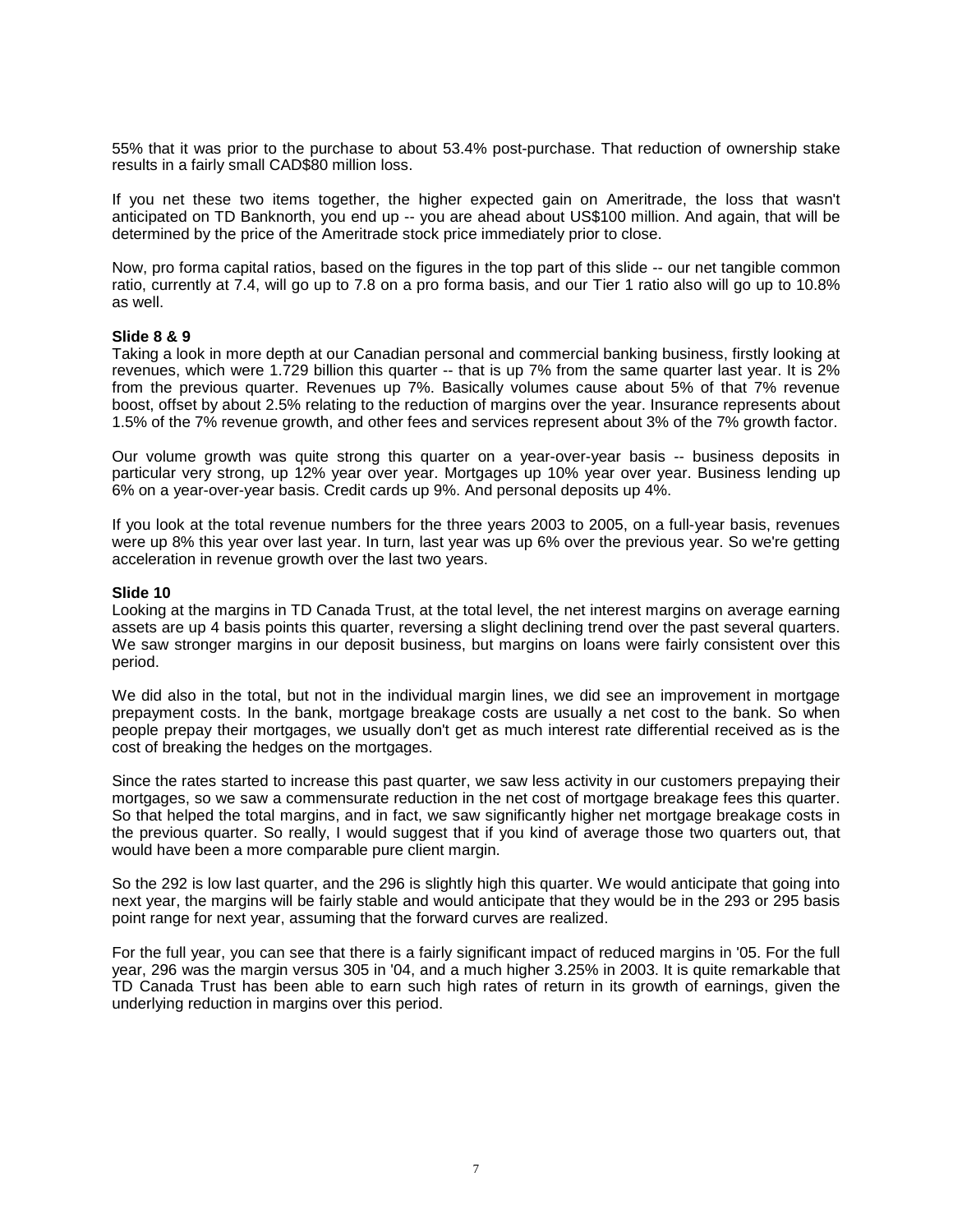# **Slide 11**

Looking at PCL or projected credit losses, again, there is really not too much variation here from previous quarters. We did get slightly lower recoveries this quarter, and we did see some volume growth in our card business, and that tended to raise the PCL dollar amount slightly. We don't detect any discernible trend in our PCL figures here. Delinquencies as a percentage of outstandings were stable. So we again don't see any particular story in these figures.

On a full-year basis, it is interesting to note that in TD Canada Trust, the total PCL numbers '05 versus '04 were exactly the same. In fact, even more remarkable, the split between commercial and personal are also exactly the same. So I would say that we have good stable credit quality by any measure.

# **Slide 12**

Looking at expenses and our efficiency ratio, we did get a good efficiency ratio this quarter -- 56%, down from 56.4 last quarter and 58.5 last year. Expenses were up 3% on a year-over-year basis. This does give us a 4% growth gap in revenue over expenses, which is very good. We saw most of our base expenses were increased due to about 700 more FTEs in the retail channels. 500 of those were customer-facing. So again, we're putting more people in front of customers. And there were 200 more FTEs in Meloche Monnex this quarter over last year as well.

On a full-year basis, we saw a considerable decrease in the efficiency ratio. That is an improvement in the efficiency ratio '05 versus '04, 56.3 over 58.7, a full 2.4% improvement in the efficiency ratio. Quite remarkable.

#### **Slide 13**

So when you wrap all that together, you end up with record earnings -- \$443 million this quarter. Again, a record ROIC of 23.4% return on invested capital. That is the best ROIC since we purchased Canada Trust in 2000. For the full-year amounts, you can see 1702 this year versus 1450 last year, an increase of 17%, which is consistent with the increase in '04. So two years now, two full years of 17% net income after-tax growth in TD Canada Trust.

#### **Slide 14**

Looking at some of the market share trends, I think an improving story here. When you look at total personal deposits, on a year-over-year basis, we had a 26% improvement to 21.46%. Not the case in total personal loans. We continue to see -- in fact, this quarter we saw an acceleration of market share declines on a year-over-year basis  $-37$  basis points  $-$  a continuation of the factors that we have been talking about now for several quarters.

On business loans, good news, though. We had very strong year-over-year growth in small business loans -- 66 basis points improvement. Virtually all of that, in fact, was in the fourth quarter. Also, on other business loans, 11 basis points on a year-over-year basis. Good gains for business lending.

#### **Slide 15**

This is actually a two-year overview of the total results of TD Canada Trust, our personal and commercial bank in Canada. The components of the income statement are listed here. I think it is the 5% GAAP between revenue growth and expense growth, 8% revenue and 3% expense growth, is really the driving force of increased results in this business.

#### **Slide 16 & 17**

So moving on to U.S. personal and commercial banking, again, we don't have much new to add in this particular business line, as Banknorth did report its results to the investment community a few months ago. We do pick up the Banknorth results on a one-month lag basis, so these reflect in our Q4 -- reflect Banknorth's third-quarter results ending September 30.

Results are fairly stable. There is a fairly significant foreign exchange impact from Q3 to Q4. Keep in mind the U.S. dollar weakened considerably between Q3 and Q4, and that did have a fairly large impact on the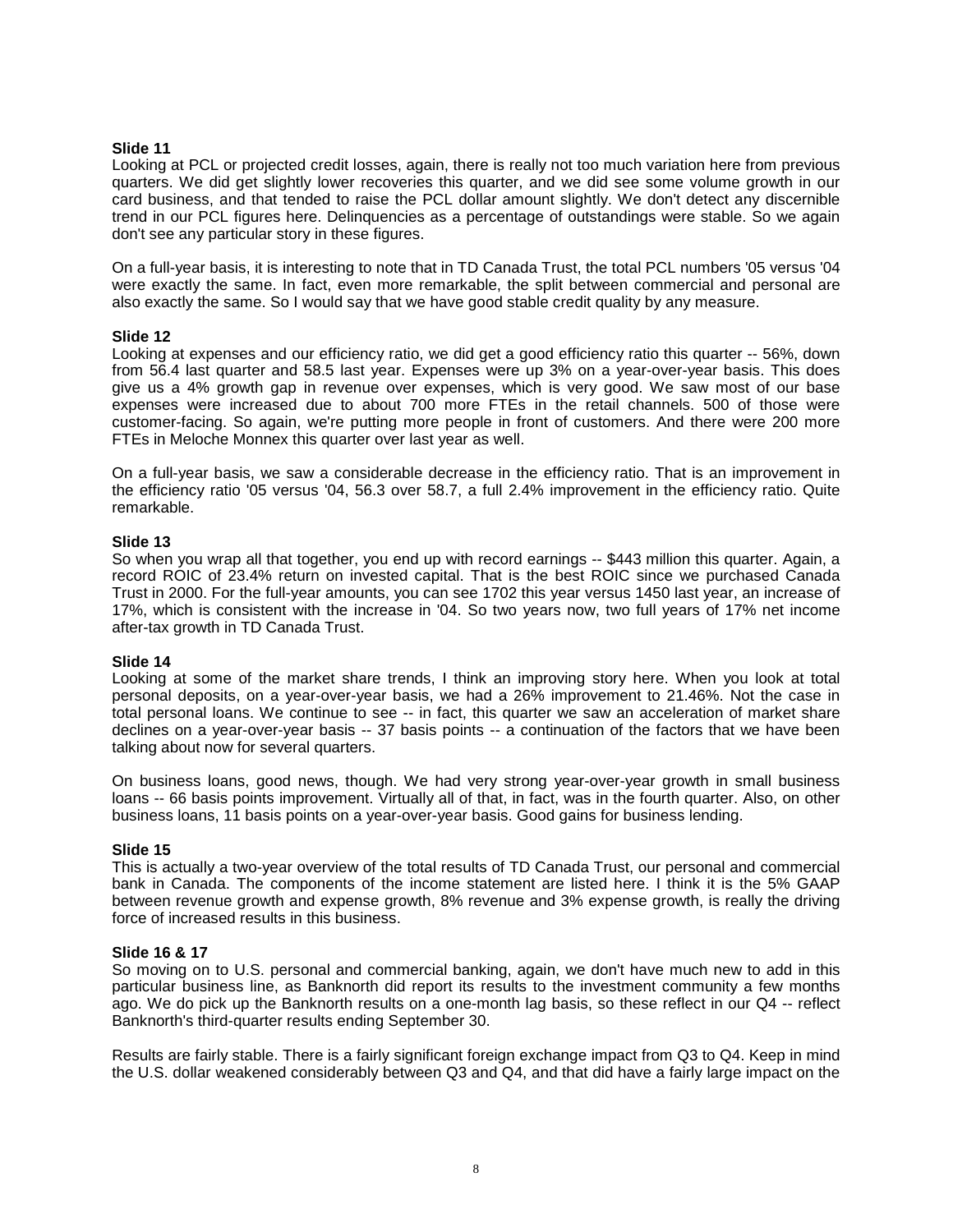components of the income statement. The results are, however, quite consistent with the underlying results in TD Banknorth, which were flat from quarter to quarter -- their second quarter to their third quarter.

There were a number of moving pieces in this result, though. There were some transfer pricing differences here at the consolidated level. There were some adjustments on option expense accounting here in Canada. There is no option expense accounting in the U.S. yet. There were some adjustments to the underlying assumptions in the volatility of Banknorth's stock price, which reduced the option expense this quarter at the consolidated level. And Banknorth had a lower restructuring cost, which they tend to exclude from their base case earnings, and we simply leave those items included here.

When you look at the whole thing, the interesting part is that the exchange rate had about a \$21 million impact on revenue and about a \$9 million impact on expenses. On an after-tax basis, that was about a \$7 million effect. But there were other items that offset that foreign exchange impact. So it kind of netted out to a flat result on a quarter-over-quarter basis. Return on invested capital is up only slightly from the previous quarter. And margins did decline in the U.S., as Banknorth did report.

# **Slide 18 & 19**

Moving on to our wealth management business, as far as revenue goes, an excellent revenue result this quarter -- \$722 million, up 21% from 599 last year. That is very strong results in discount brokerage in Canada, where we saw revenues up 29% on a year-over-year basis. In the U.S., we saw revenues up about 18% on a year-over-year basis, and that was obviously depressed by the foreign exchange effect. Our advice channels and our fund businesses here in Canada both saw 21% revenue growths on a yearover-year basis. Very good results. Trades per day in the U.S. were up 24% versus the same quarter last year. And in Canada, trades per day were up 29% versus the same quarter last year.

Expenses before the amortization of intangibles -- \$514 million, down from last quarter slightly, and up slightly from last year. Again, the effect of foreign exchange on a year-over-year basis was about \$10 million. And we did have lower marketing expenses this quarter, about \$9 million lower than the last quarter. So those items had an effect on our expense levels.

Discount brokerage expenses in total were down quite substantially in that total. We saw discount brokerage expenses down while full-service expenses were up as we continue to invest in our full-service channels.

We also saw a significant increase in margin loans in Canada this quarter -- 29% on a year-over-year basis and 16% on a quarter-over-quarter basis, and that tended to improve NII as well in Canada.

So on a growth GAAP basis for the full year, revenues up 6% from last year; expenses only up 2%, and that is on top of a very good year last year, where revenues were up 11% and expenses only up 6%. So both years we saw a 5 and a 4% growth gap between revenues and expenses in this business.

#### **Slide 20**

On an earnings basis, we saw exceptionally strong results in our TD Waterhouse platform in the U.S. -- \$51 million, almost double from last quarter, and multiples of what we recorded in that first quarter of last year.

I think it would be unfair for anybody to expect that these run rates would continue in TD Waterhouse. First of all, TD Waterhouse won't exist as a separate entity too much longer, but even if it did, I think it would be unreasonable to expect this to be a run rate.

We estimate that a 30 to US\$35 million run rate would be more likely the case in this business. We had lower-than-expected marketing expenses this quarter. They will, of course, increase in future periods. And we had some other expense reductions this quarter coming off a fairly high expense base in previous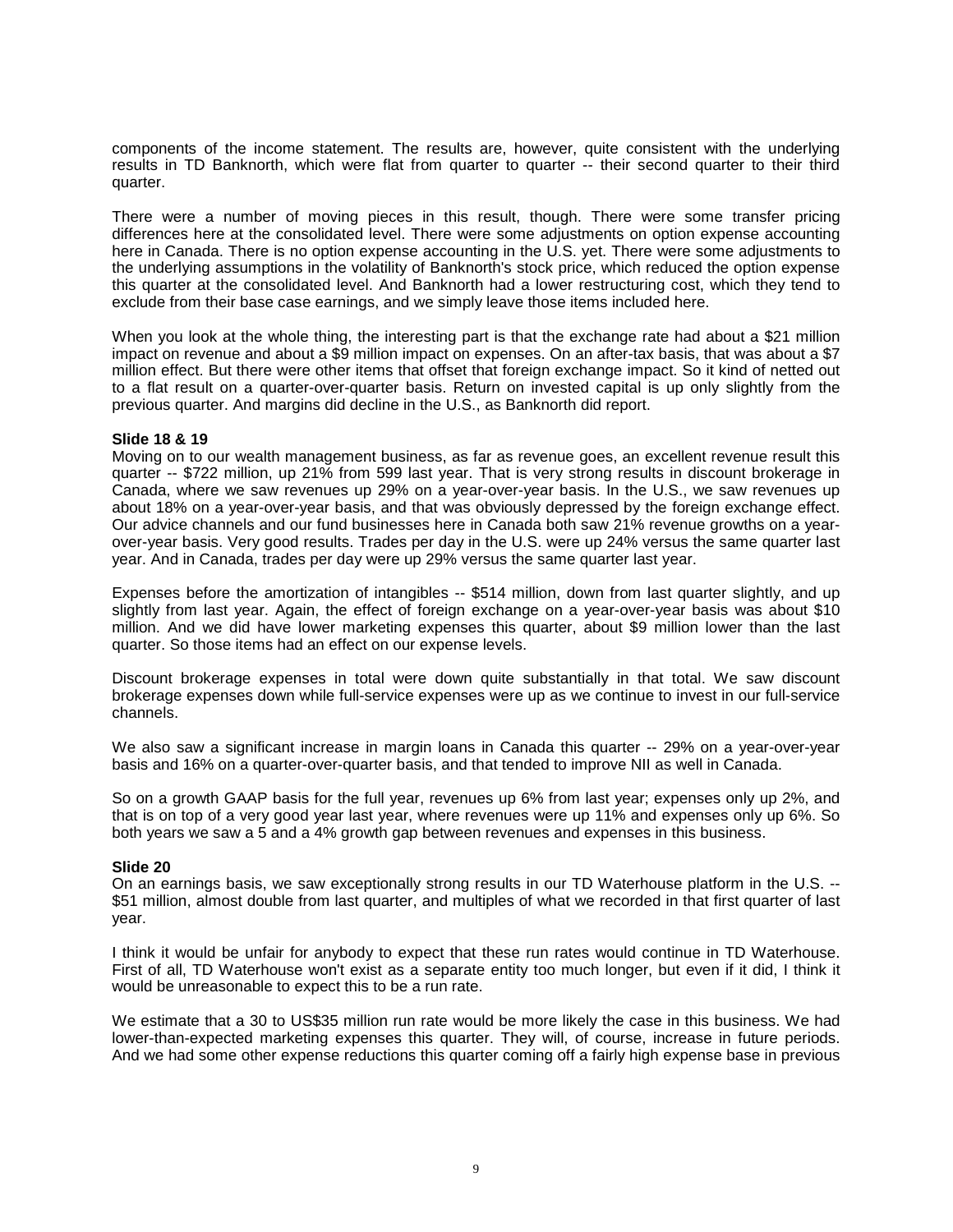quarters. So a number of things happened. All the stars were aligned in the case of TD Waterhouse U.S., and I would not forecast that that would continue forever.

Our results in Canada also very strong -- up 89%, \$85 million versus \$45 million last year. Our discount brokerage business in Canada had an exceptionally strong quarter -- net interest after tax up 82% over last year. Our fund business is up about 28% on a profit basis. And our advice channels went from a loss in the previous year to a small profit this current quarter. Very good results. On a net income basis for the full year, \$432 million, up 23% from last year, which in turn was up 45% from the previous year. Exceptionally good growth in this business over a two-year period.

# **Slide 21**

Market share is also a very good story. In terms of long-term mutual fund market share, we had an increase of 121 basis points on a year-over-year basis to 21.04% on a banks basis. That is the major banks. On an industry basis, up 74 basis points, 652 versus 578. Exceptionally strong results.

Not as strong on money market funds. We did see a slight decline on a year-over-year basis -- 14 basis points on a banks basis, but up 13 basis points on a total industry basis. So we're more or less holding our own on the money market funds, but really booming ahead on the long-term funds, which is where you like to have your growth if you had a choice.

# **Slide 22 & 23**

Finally, wholesale banking. Total adjusted revenue this quarter, so this excludes the impact of the portfolio losses and the -- well, just the portfolio losses in effect -- \$478 million, about the same as last quarter; about the same as last year, if you adjust for the \$107 million portfolio loss. The domestic businesses did very well, especially investment banking, institutional equities and our fixed income business. Needless to say, our derivative businesses, especially outside of Canada, did very poorly.

On a full-year basis, revenue adjusted for these items of note, 2.141 billion. Fairly flat to the previous year -- in fact, fairly flat to the last two years. Expenses I would characterize as similarly flat over the last several years. We did have a tick-up in expenses this quarter -- 326 million. That is up from last quarter and up from last year. That really is a result of timing differences relating to the adjustment in incentive compensation expenses. You are always adjusting your incentive compensation expenses to reflect the actual expected results for the year. And you take those adjustments when you think you have a need to. Sometimes you take them sooner than others. We took a significant adjustment in the fourth quarter of last year and again in the third quarter of this year. So you see that those adjustments tended to skew the comparability somewhat on the expense line. There were some higher-than-normal benefits expenses in the fourth quarter this year as well, which we would not expect to continue.

#### **Slide 24**

In terms of corporate lending, our exposure over the last five quarters has been very stable. It is currently \$21.4 billion. 5.1 of that is non-investment-grade, with the rest being investment-grade. Our credit protection balances have decreased slightly -- \$3.2 billion this quarter. And as Ed mentioned, there are no PCLs in the corporate lending portfolio, but we continue to expense or amortize the cost of our credit protection, and this quarter it remained at \$13 million.

#### **Slide 25**

On an adjusted earnings basis, earnings in TD Securities this quarter, \$115 million. The adjusted ROIC is 19.4%. If you don't make the adjustments, if you leave the earnings as reported, or \$41 million, ROIC is about 7% this quarter. And the unadjusted ROIC for the year, even with all these restructuring costs included, is 17%. On an adjusted basis, ROIC is over 22%.

The point here I think is that even when things aren't going as well as you'd like, the inherent domestic franchises in TD Securities are very strong and can carry this business through with a reasonably good return on invested capital.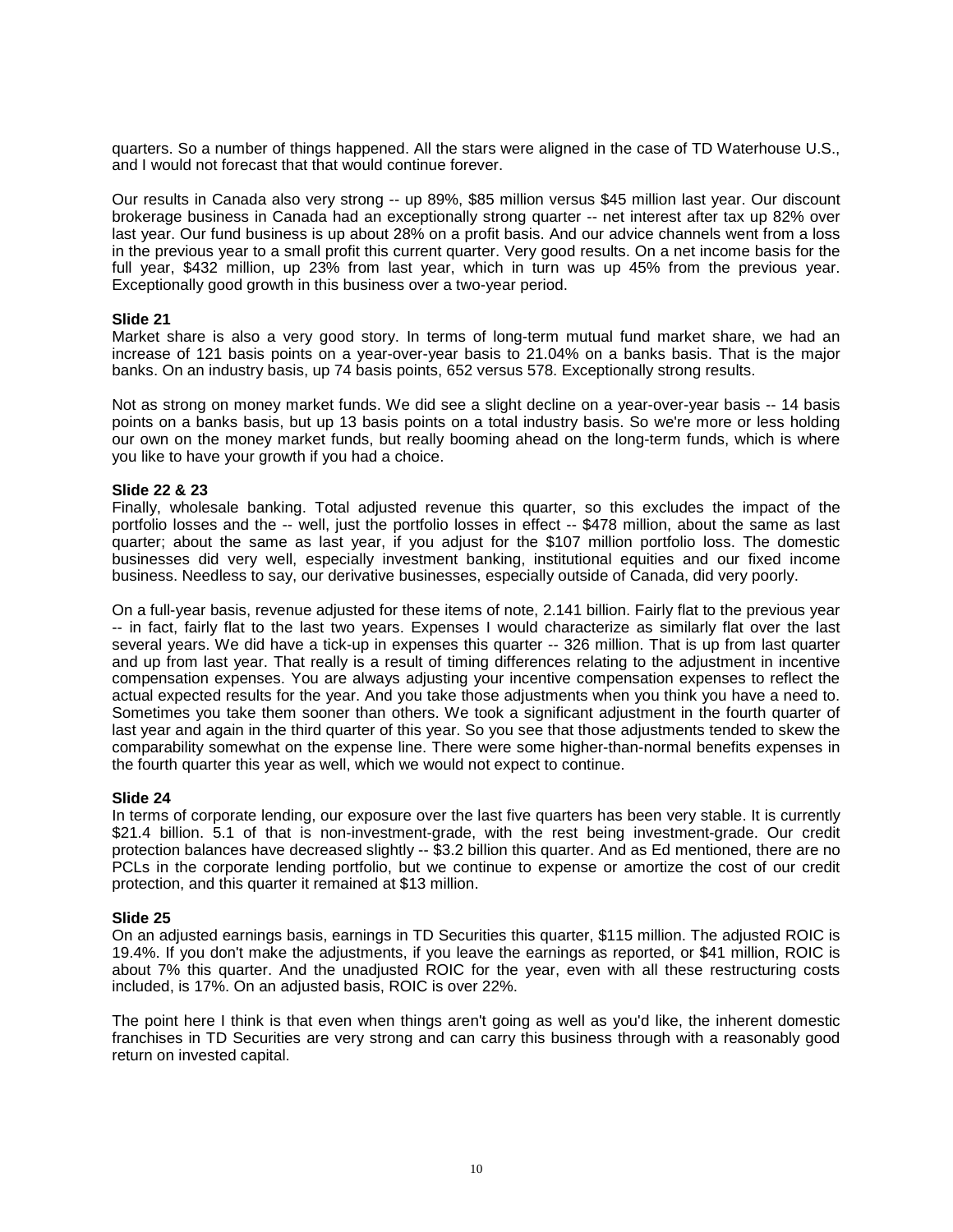#### **Slide 26**

Finally, our VAR usage this quarter, fairly stable. We did not exceed our VAR limits in terms of trading losses, except when we booked those trading losses revolving around the portfolio losses in terms of the businesses that we're getting out of. Otherwise, we did not exceed the VAR limits in any of the days.

So that ends the formal presentation. And we're now happy to take questions.

# **QUESTION AND ANSWER**

### **Unidentified Audience Member**

Two questions, one for yourself and one for Tim. With respect to 2006, I did appreciate your enthusiasm and optimism about it. But I wanted to see if I can circle back to talk about it a little bit from a quantitative perspective and look about EPS growth and perhaps operating leverage as well.

So I think when Dan had gone through the numbers and we looked at operating leverage, for the entire bank, X onetime items and X Banknorth, revenue was up 3% and expenses were up 3%. So I just wanted to circle back and talk about where that could be for '06?

# **Bob Dorrance** *- Chairman & CEO, TD Securities*

To be perfectly honest, we don't tend to look at the total bank. I tend to think of it as what is happening in each of the businesses, and when you do that kind of number, it has all these things going through. So I think -- and we don't want to get into the earnings estimate business. But I think what I am saying is that if we look at our retail franchise, I have been waiting for this great downturn to occur, and I'm still waiting.

And I keep waiting for TDCT to lose some momentum, and I'm still waiting. So I think I reconciled myself that it can continue for the moment -- TDCT at double digits, 10% kind of earnings growth, but that still seems to be fundamentally what comes out of the operation. And the domestic wealth business we believe ought to do better than TDCT because it is leveraging off the TDCT platform.

So I think the kind of anchor, we're there. I think we look at TD Securities and I think what we are seeing is when you cut right through it, the kind of numbers that we've always talked about for TD Securities, which is 500 to 550 million, as a kind of earnings power, we think that earnings power is still there, when we looked at underlying, what is actually going on.

We look at Banknorth and other than the impact of Hudson United, I don't see -- I think we're looking at a pretty flat growth potential. There will be some increases in earnings per share because they're scheduled to buy back some of their shares, and that will give them a lift on an earnings per share basis, but the fundamental dynamics in U.S. banking aren't producing earnings growth.

Then when we look at Waterhouse and Ameritrade, you'll be seeing the public results for Ameritrade and now the public results for Waterhouse USA. Clearly, both of them had very good fourth quarters. So I think we are reasonably optimistic that the kind of numbers that we're looking for next year are probably slightly better than the kind of numbers we originally proposed.

But we haven't -- they are still in the process of working through the details of the plan, and life has taught you that until you get to the last number, getting excited about the first 80% of the numbers isn't probably a good idea. And I think Joe Moglia is scheduled -- has said to his shareholders is when we close, we will then give you an updated version of what the outlook is, and at that point, then I think you'll be able to - we will do a follow-on call that sort of says here's the impact for us.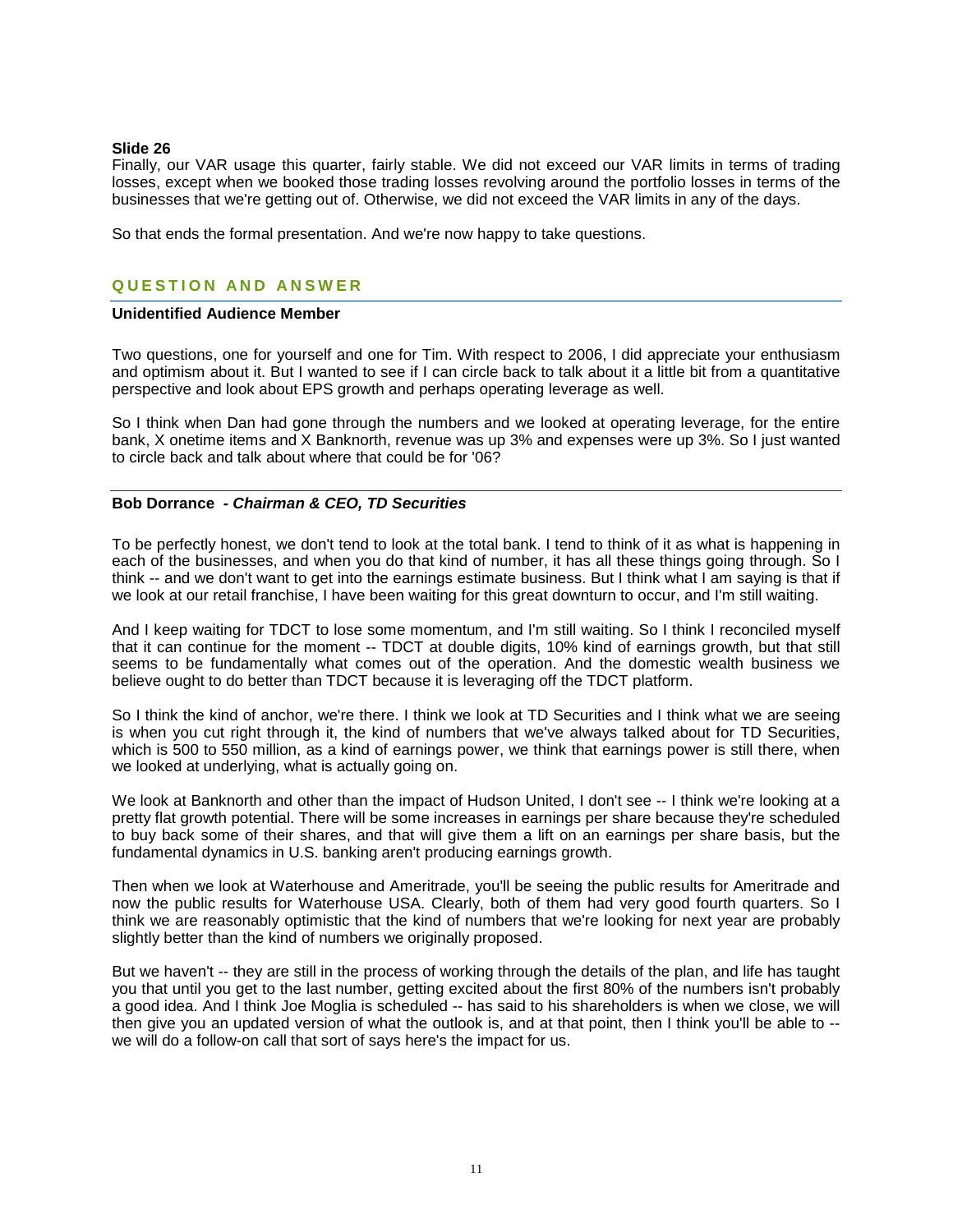

How all that adds up -- I guess the other segment that -- I know it causes you angst -- I can tell you it causes me angst, too, but I can't do anything about it, is other, and which we get these numbers bouncing around here every quarter. Unfortunately, the tax courts don't report to me. So they put out their decisions when they put them out. What we have been trying to do on the other side is just be open with you and display them -- the numbers as openly as we can, but there is a volatility in that number that is hard to - we're just not able to predict.

# **Unidentified Audience Member**

You did get the operating leverage out of the domestic business outside of wholesale, and I wonder if Bob could maybe talk about whether we could get perhaps 3% GAAP between operating revenue growth and expenses in 2006. And I want to get back to Tim on just (multiple speakers)

# **Ed Clark** *- Toronto Dominion Bank - CEO*

I really like the way you guys ask all the right questions here.

# **Bob Dorrance** *- Chairman & CEO, TD Securities*

 We'd like to have a year without restructuring to look at what those underlying trends are. I do think that there is a -- that we are, as Ed said, we're finished with the major strategic restructuring in the business. So I think as you look at what our revenue expenses will be in 2006, and on a go-forward basis, I think that those are the paradigms on which we are operating.

I think the other paradigm that we are operating under is the return on invested capital. So we don't see, given our strategy on a go-forward basis that we are going to have double-digit revenue growth. And so you will always be fighting costs and trying to keep your business profitable and then ensuring that the return on the capital that you have invested in that business is truly a sustainable 20% over time with no accidents in the future. So I think that is the metric that we want.

# **Unidentified Audience Member**

 I will circle back with you later. Tim, I just want to chat briefly about the personal lending market share, and I will give it up. I know there's a number of initiatives underway with respect to turning around unsecured line of credit. And there has been a shuffle in terms of management on the credit card side. But this was a bit of a surprise to me in terms of the amount of loss, and is that going to level off in the next quarter or so, or will the initiatives that we've talked about the past start to (multiple speakers)

# **Tim Hockey** *- Co-Chair, TD Canada Trust*

There is a significant downgrade, as you can see in the fourth quarter, from what we have experienced a lessening trend, if you will, in our market share loss. There is probably four reasons for it. The first one is there is a few basis points worth of noise in there it seems that had to do with the securitization. We can't quite quantify it. But that is probably a little larger than it should be as result of that -- the loss, I should say.

The other reason, if you divide it between the decisions we have made about pulling back from the unsecured lending and the less profitable lending growth over the last few years, so that is still impacting us. Remember these market share numbers are only up until August, so some of the market share --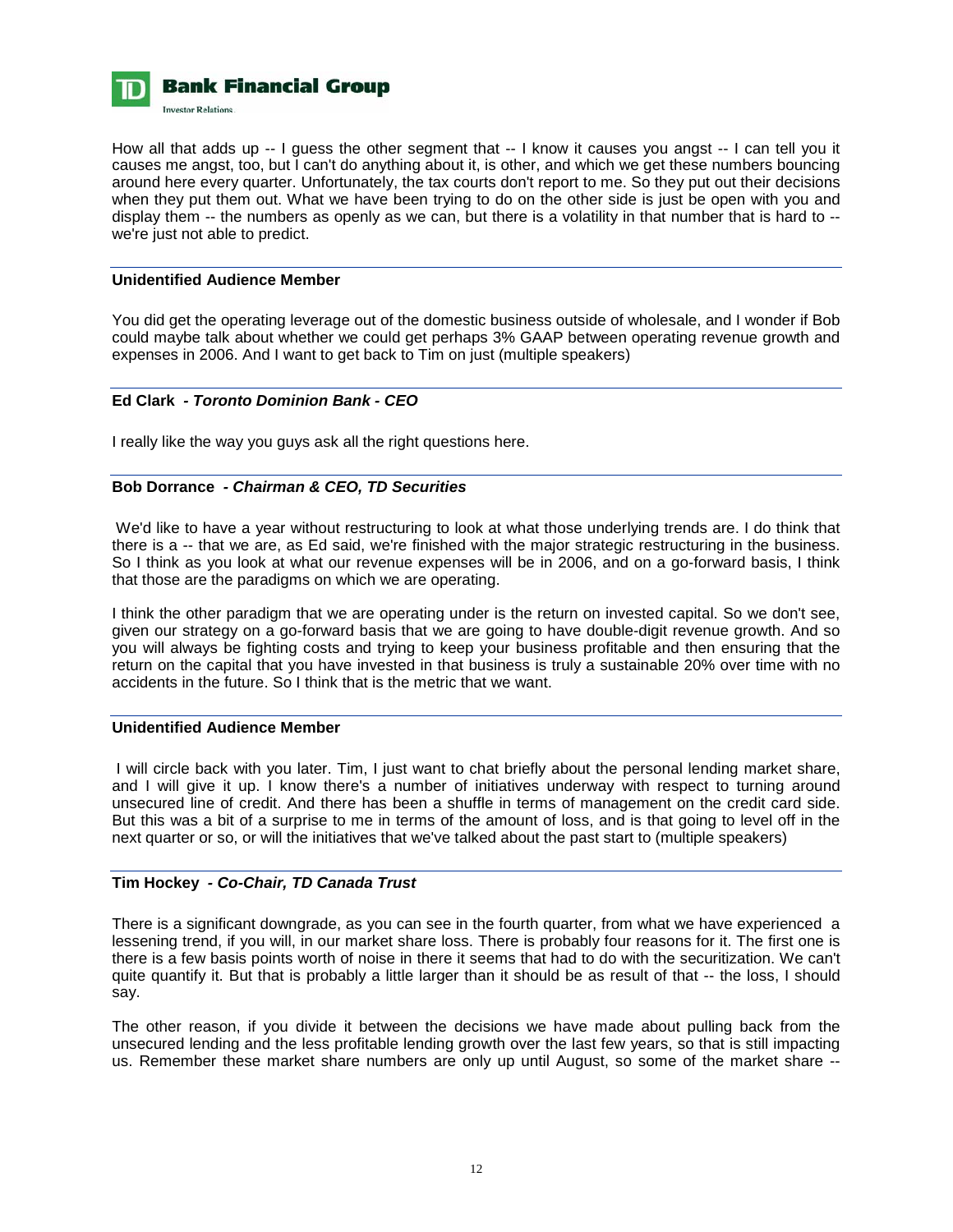

some of the growth that we are seeing in the more recent months, the last two months of the quarter, notably in credit cards, as Dan said, won't show up in these numbers yet. So we have some hope.

There's another item that I don't believe we have disclosed yet, which is a portfolio that we had that we were managing on behalf of the Insurance Company of British Columbia. We essentially underwrote their insurance premiums in BC. They have in-sourced that business, for lack of a better term, and that is now running off to the tune of about \$100 million of volumes a month. And so that is rapidly moving through the book and that is causing us a few basis point of loss.

So those are some of the puts and takes which conspired against us in the quarter. But the one that we were a little disappointed in, I would say, is our real estate secured lending, and that is something that we're still quite confident in our initiatives -- notably new branches, branch capacity, increasing our mortgage salesforce will pay off. But it is an industry that has been growing at a torrid pace, and we have been doing well with 10% growth, but just not keeping pace over the last quarter.

#### **Michael Goldberg** *- Desjardins Securities - Analyst*

Michael Goldberg, Desjardins Securities. Ed, it sounded like there may be some kind of technical reason for taking the tax charge related to the Waterhouse restructuring this quarter, while you get the gain on dilution next quarter. Can you explain what is behind that?

# **Tim Hockey** *- Co-Chair, TD Canada Trust*

We had a corporate structure that needed to be changed prior to the deal closing. So there were reasons which are really not germane, I don't think. There were reasons in doing that restructuring prior to close. So we decided that we would do that in the fourth quarter. The timing of the actual close is still a little uncertain and it was even more uncertain when we did the original restructuring. So I think just suffice to say that if this had been done in the first quarter, it simply would have been net against the gain.

### **Michael Goldberg** *- Desjardins Securities - Analyst*

Another question -- I got the impression that --

# **Bob Dorrance** *- Chairman and CEO, TD Securities*

It was a shareholder-friendly move -- just doesn't have. It was a shareholder-friendly move. It just was a kind of IR nightmare. Obviously, we would like to have it happen in the same time. But it was better for the shareholders to have different times, and we're more worried about the shareholders than we are whether it looks nice.

#### **Michael Goldberg** *- Desjardins Securities - Analyst*

Also, I had a question about the trend in variable comp. It sounded like there was some accrual adjustments either this quarter or last quarter, but I just wasn't clear on what was actually happening.

### **Bob Dorrance** *- Chairman and CEO, TD Securities*

I think as this is really -- it really only pertains to TD Securities, where as you know you're running through the year and you're trying to figure out and make sure that you have sufficient accruals to cover what you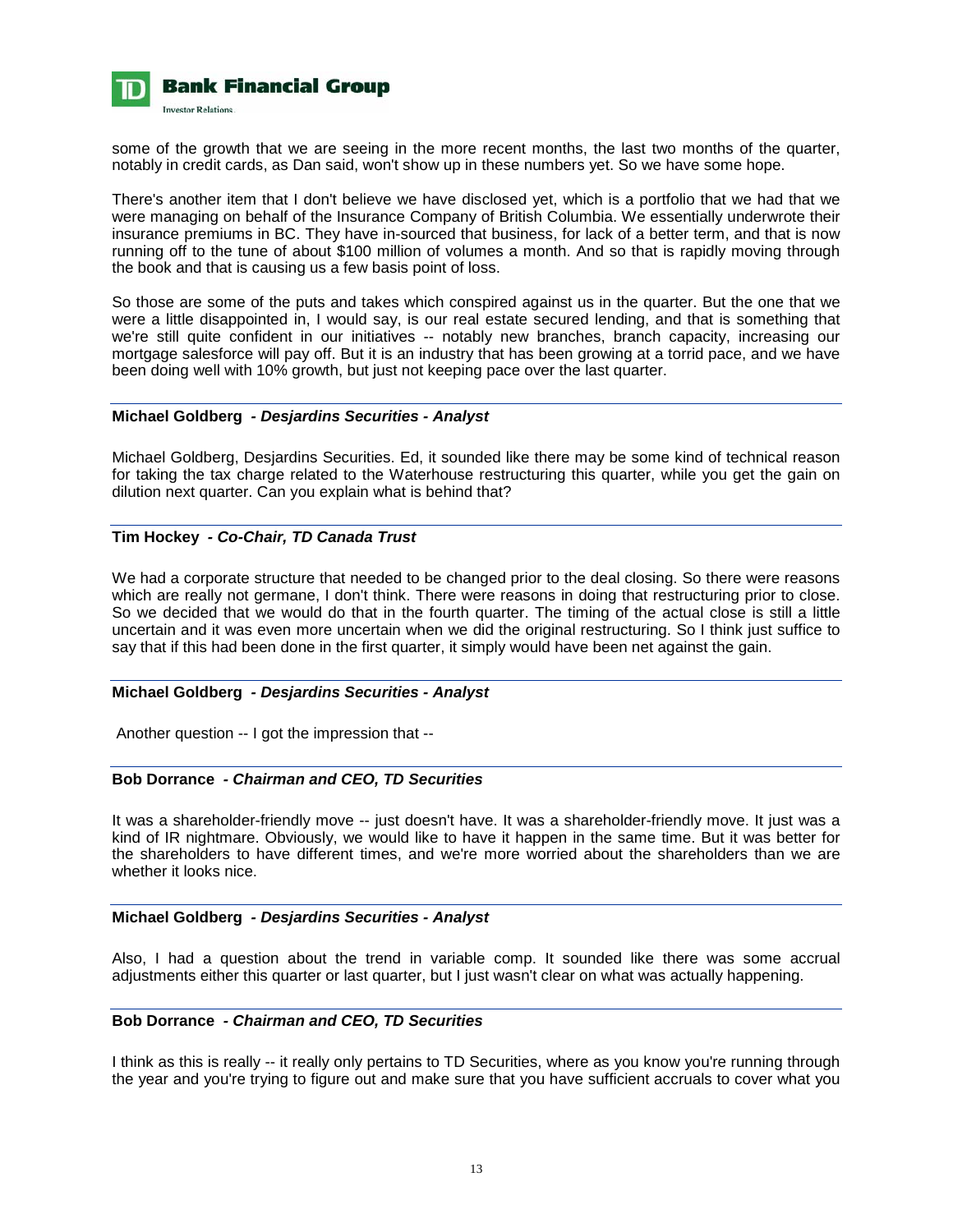

see the compensation for the year, but not excessive accruals. And so we made what we thought was the right judgment of the accrual rate in the third quarter. As it happened in the previous year, we made that adjustment in the fourth quarter. So it makes the fourth quarter this year over the fourth quarter of last year not quite comparable, because you can see that on the expense line for TD Securities, you've got a dip in the third quarter and then up.

And then I think what Dan has said is there also were some other costs that occurred in the fourth quarter that may not always be repeatable. So you probably are better to look at what has happened to the average of the expenses over the year than to watch too much the noise from quarter to quarter, just because we're not perfect at timing these things or getting these right, and we fine-tune them as we go through the year.

# **Michael Goldberg** *- Desjardins Securities - Analyst*

Finally, Ed, you said that the U.S. banking environment is creating potential acquisition opportunities. And I wonder if you mean by this that asking prices are getting more realistic, and if so, what is the visibility of this improved environment actually resulting in any other transactions?

# **Ed Clark** *- President & CEO, TD Bank Financial Group*

I think that is the good question. I think there's no question that the environment is putting pressure on a whole set of operators. And so the question is how do they respond to that pressure. And so we are obviously in the camp of hoping that they get kind of realistic about what their prices should be, in light of that pressure. But sometimes people just say, well, I'm going to hunker down and try to drive this out, or yes, I'm happy to be taken out, but I want to be taken out by last year kind of price image versus where I think realistically prices are today.

So I don't know that this has all played itself out, but there's no question I think the market is vibrant right now -- everyone trying to work through what is going to be their reaction to what they see as a pretty tough 2006. And so I think that is -- I guess my gut is saying that is not all bad from our point of view. We are a little better-positioned from an interest rate point of view, so we are in a strong capital position.

So this is a relatively positive -- we wanted an environment which was good for follow-on acquisitions. This is pretty good. But we could find that everyone just still says I'm not changing my price, even if my earnings have come down. And then that won't necessarily produce a great opportunity for us.

# **Unidentified Audience Member**

I have a question for Bob. Bob, you're doing a great job in helping the bank shift its earnings towards stable retail businesses. I guess it is tough to look at these numbers and understand some of the changes that are going on, particularly in the trading line. Even if I added back the 107 million, I think your trading revenues were 187 million in the quarter. When I look back over the last two years, it has ranged anywhere from \$0.5 billion to 200 million. You have reduced market risk. Do you have any sense of what is a normal number in trading? It the volatility really 200 million a quarter, and you don't know, or is it 50 million?

### **Bob Dorrance** *- Chairman and CEO, TD Securities*

I think probably the latter. I think obviously the charges or the quote, unquote trading losses, both realized and evaluation are changed to the value of the portfolio are running through in the latter half of the year.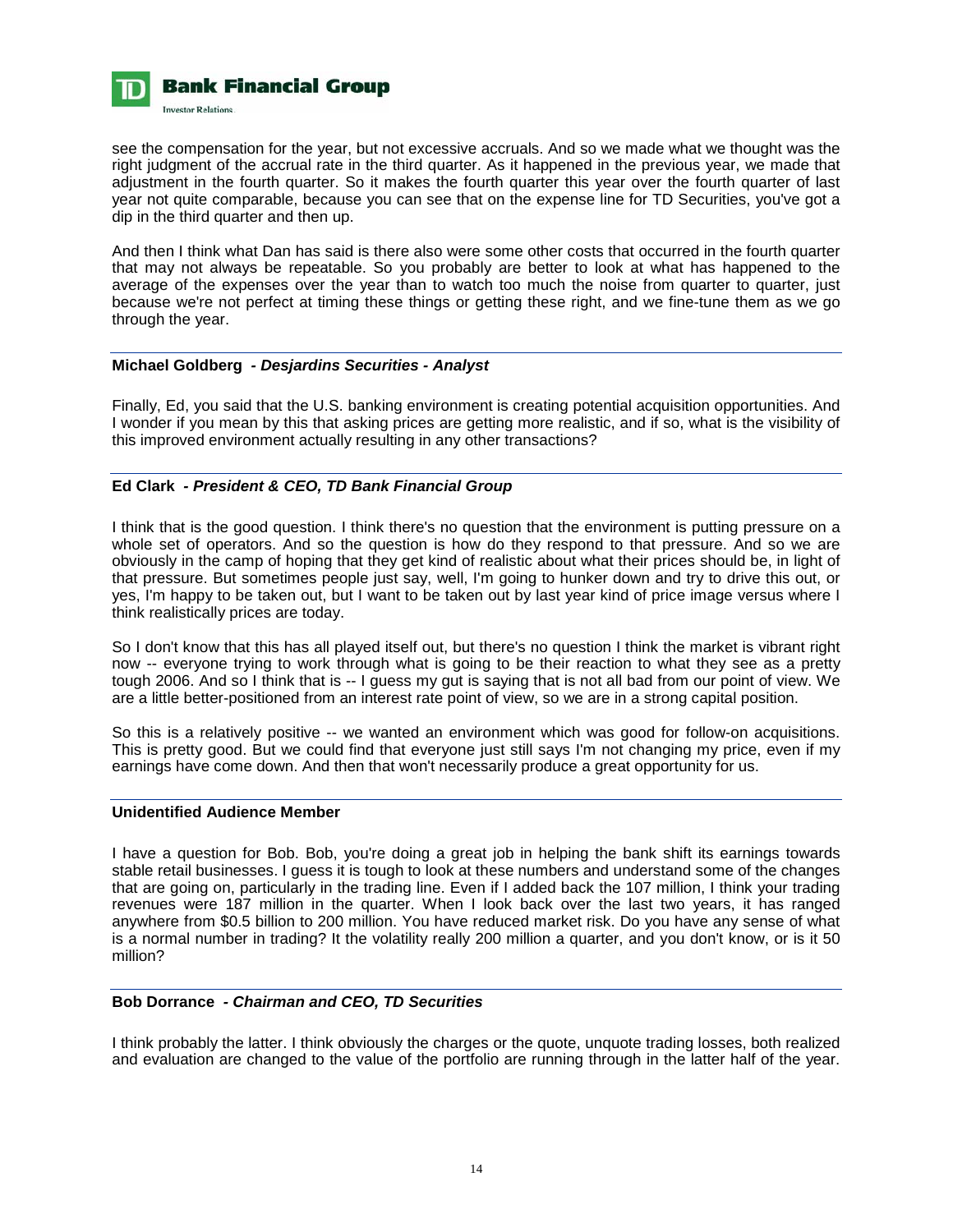

And at the same time, while we are exiting these businesses, we are also disrupting what is really going on in the derivative businesses overall in the latter half of the year.

It is not like these businesses don't sit within the overall business. So I think we had a particularly poor second half in general on the trading side, and I think partly that was the exit costs, and part of it was disruption to what our regular business is. And part of it was a difficult trading -- a more difficult trading environment in some of the markets.

I think you'll see that stabilize in '06. I think you'll get a much better read on what our run rate is in trading revenue, and I think that the variability around the average per quarter will reduce, absent any other charges that we might recognize in the business on the non-core types of businesses. In other words, I think our core trading revenues are still reasonably robust. I think you'll see less volatility in '06 and beyond. And I think we will be able to comment on what the real trend is at that point in time.

#### **Unidentified Audience Member**

 It looks as if the problem -- I presume the 107 was all in the -- I think you said it was the credit and interest rate restructuring this quarter. So was it the equity -- the equity portfolios have had two quarters of successive losses here. Is it something specific in the equity business?

### **Bob Dorrance** *- Chairman and CEO, TD Securities*

No, the equity portfolio has had two successive quarters. That has been the exit of the structured equity businesses. We have also in fourth quarter made a valuation adjustment on the interest rate structured product portfolio. So that is where you would see that going through.

# **Unidentified Audience Member**

Are those both in the 107 number?

# **Bob Dorrance** *- Chairman and CEO, TD Securities*

Yes. So on credit, there was no restructuring charges. That is not in the 107. So credit -- the structured credit portfolio is effectively provided for and is running off. The credit business in the fourth quarter on its own had a difficult quarter, as it did in the third quarter.

So in our credit trading businesses, we had a very strong first half and a weaker second half, which has typically been the pattern in the business, but it was somewhat accentuated this year. In the interest rate business on the trading side in the fourth quarter, we had a change in value in the portfolio that is part of the 107. And then on the equity front, for the last two quarters, those have been the restructuring charges, actually exiting the business. So we are out of equity.

So as you look into '06, there will be basically structured credits, structured equity are done. Structured interest rates have been provided for, and I think you'll see a more stable trading number coming out of the balance of the underlying residual businesses.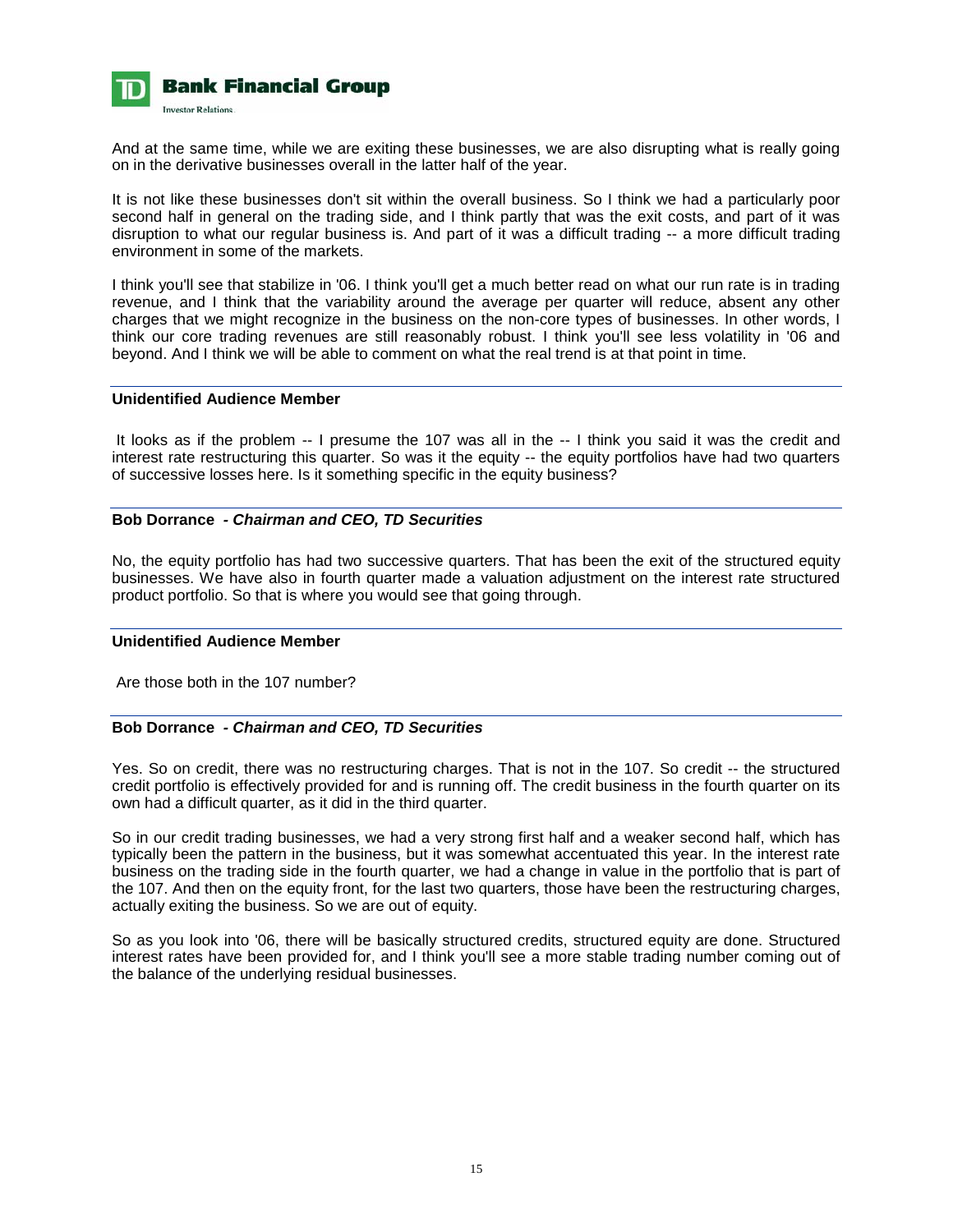

# **Unidentified Audience Member**

I think, Ed, you said that 500 to 550 is still the number you're comfortable with. With 2.4 billion of capital, that is towards the higher end of your target range. I sort of think of it as 15 to 22 as your range. So I mean you still think the high end of that is achievable?

# **Ed Clark** *- President & CEO, TD Bank Financial Group*

It appears to be. Again, if you ask me, I'm struck -- I'm surprised that it -- frankly, that we can do that well. But as we have worked our way through these businesses and we are pretty tough-minded about getting out of stuff that has low rates of return, the thing that we have always worried about, right, if you go back three years, is can we keep doing this and then somehow not affect the whole, I think is the challenge that we have been working on.

I think the terrific thing is that when we actually look and break these businesses down, our domestic franchise has been on fire. We have really done remarkably well in growing our domestic franchise. And we have been able to efficiently use our balance sheet and our capital to support that business.

I think the biggest risk to that number would be a change in the credit environment, where you -- if you have to pay to play, you have to hold more. And so therefore, the capital number starts to move up. I think it is less that these revenue numbers that are underlying are not sustainable. It is that suddenly, at this point, we have been incredibly capital-efficient in running this business, because we can write off a lot of risk, and yet step up to the plate with big underwritings, and then in the end, the market is so hungry for yield that we don't end up holding it.

So I think that would be -- right now, if you asked us looking forward what would be the biggest risk. I think the other thing, as Bob said, certainly we did find the second half -- there's a limited number of people in any one of these businesses, and they have been distracted getting out of the things that we wanted to get out of. We are assuming that they're going to get back to work and make us money, but I think we will assume that they will do that.

# **Unidentified Audience Member**

Did I hear correctly, Ed, you mentioned something about positioned positively for spreads blowing out. Did I misinterpret what you said? The other way around. I didn't understand what your comment was.

# **Ed Clark** *- President & CEO, TD Bank Financial Group*

Yes, what I said is in a relative sense, if you take a look at our competitors and their wholesale balance sheets, I would much rather my wholesale balance sheet, if we have a credit downturn. I think one of the things that I think -- we're paying for credit protection every quarter. So we clearly paid an earnings price to position our dealer, and so far, you would say that is a stupid bet to have made, because the market continues to say, there will never be a credit cycle and these spreads are incredibly narrow.

As you know, my view is that is not a stupid bet over the long run. And we're trying to run a dealer -- a different dealer, a dealer that as Bob says focus on economic profit, and focused on removing the accident, because from our point of view, given the enormous strengths of our overall retail franchise, we believe that the extra value that you could earn by going out the tail isn't worth what it does to our longterm PE if every once in a while you have little accidents.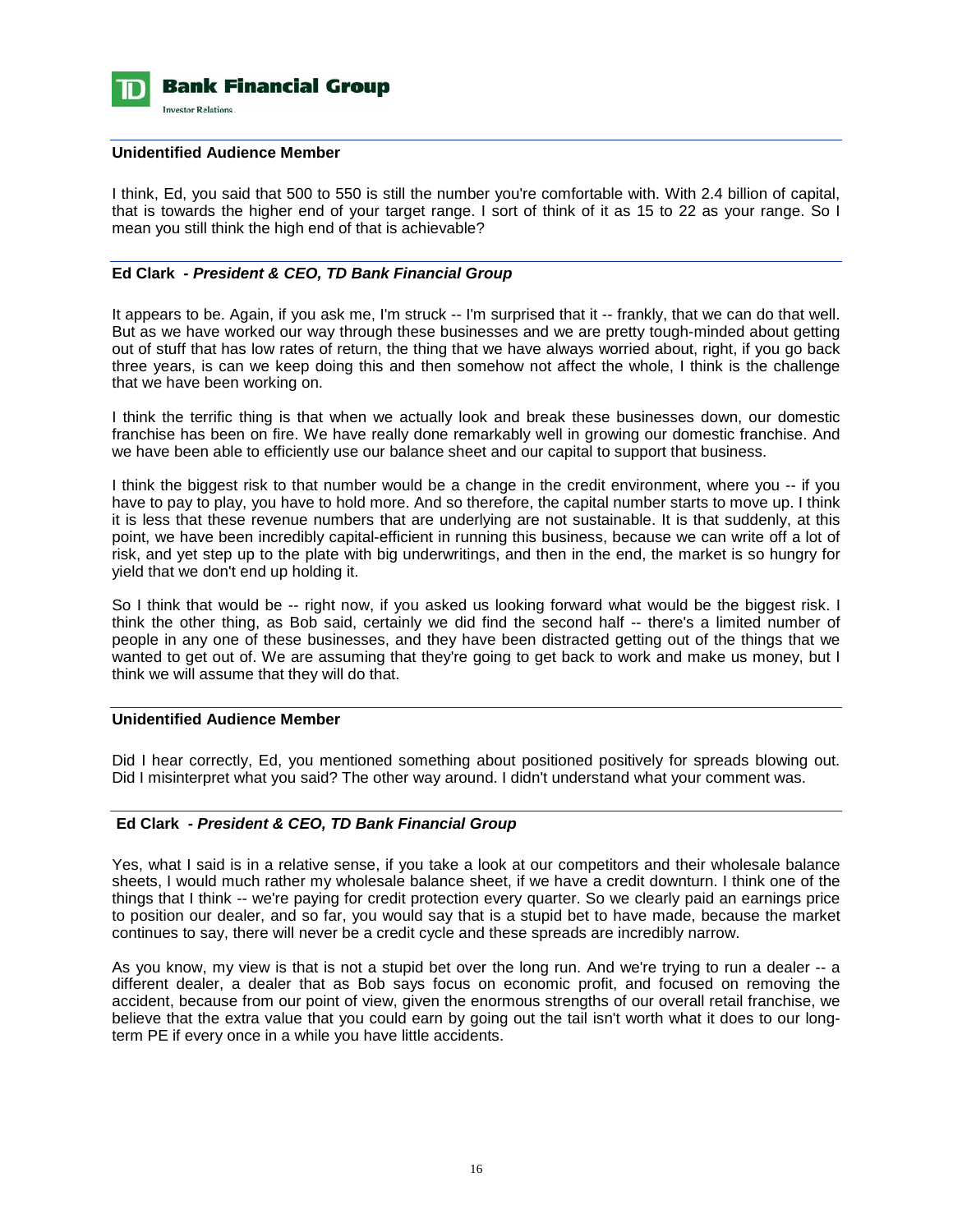

And when you come to things like -- talk to Bernie about reinsurance, is why we have a very different view with the reinsurance business, because those are real dollars. You get paid for them to take that risk, and then you get these little accident every once in a while. And I think from our PE strategy, that is not a good strategy.

So that is what we're really making. But we are clearly right now not being compensated for removing that risk. In fact, we're paying a price for removing that risk.

### **Unidentified Audience Member**

And to follow up -- on slide 24, this may be for Bharat or Bob, maybe -- looking at the mix of noninvestment-grade and investment-grade in the corporate lending portfolio, it is slightly edged back towards non-investment-grade. Your credit protection looks like it has edged down a bit, though, in quarter. And the cost cutter protection stayed the same. I'm just wondering if you can help me walk through -- is credit protection cost heading up a little bit in quarter with all the noise, or are you letting a bit go? Just comment there.

#### **Bob Dorrance** *- Chairman and CEO, TD Securities*

What we have been doing during the year is trying to reposition our credit protection portfolio more towards non-investment-grade, where we can -- so what you end up with, for the same amount of dollars, you can buy less credit protection on non-investment-grade. But that is where we want to be. So you'll see a change of portfolio, and then the -- there has been some runoff as well, just some natural runoff.

# **Unidentified Audience Member**

 The other quick question is non-core recoveries in the quarter -- comment a bit about whether we have worked through most of that, or is there anything left there?

### **Bharat Masrani** *- Chief Risk Officer, TD Bank Financial group*

Yes, we have. Non-core is a non-event now for the bank. There's hardly anything left there to really speak of.

# **Unidentified Audience Member**

Could I ask one more quick question, if I may, of Tim? Related to deposit growth, which looks strong, especially in business, I'm just looking for a couple of comments. One, on the retail side specifically, I understand your core deposit growth actually is above the blended number I'm seeing here, I believe. I wonder if you could comment on what is happening with account growth and so on there? Curious about trends.

# **Tim Hockey** *- Toronto Dominion Bank - Co-Chair, TD Canada Trust*

We're thrilled with our account growth. Just to the basic checking account, we established a goal this year of having about 3% growth, and assuming that population growth is less than 1%, that is a -- it was a nice target to set. We did that last year. This year, we actually hit just south of 5%, so we blew away our goal. And a relatively small portion of that was due to the iPod campaign. We just think we fired on all cylinders -- consistent, strong growth numbers.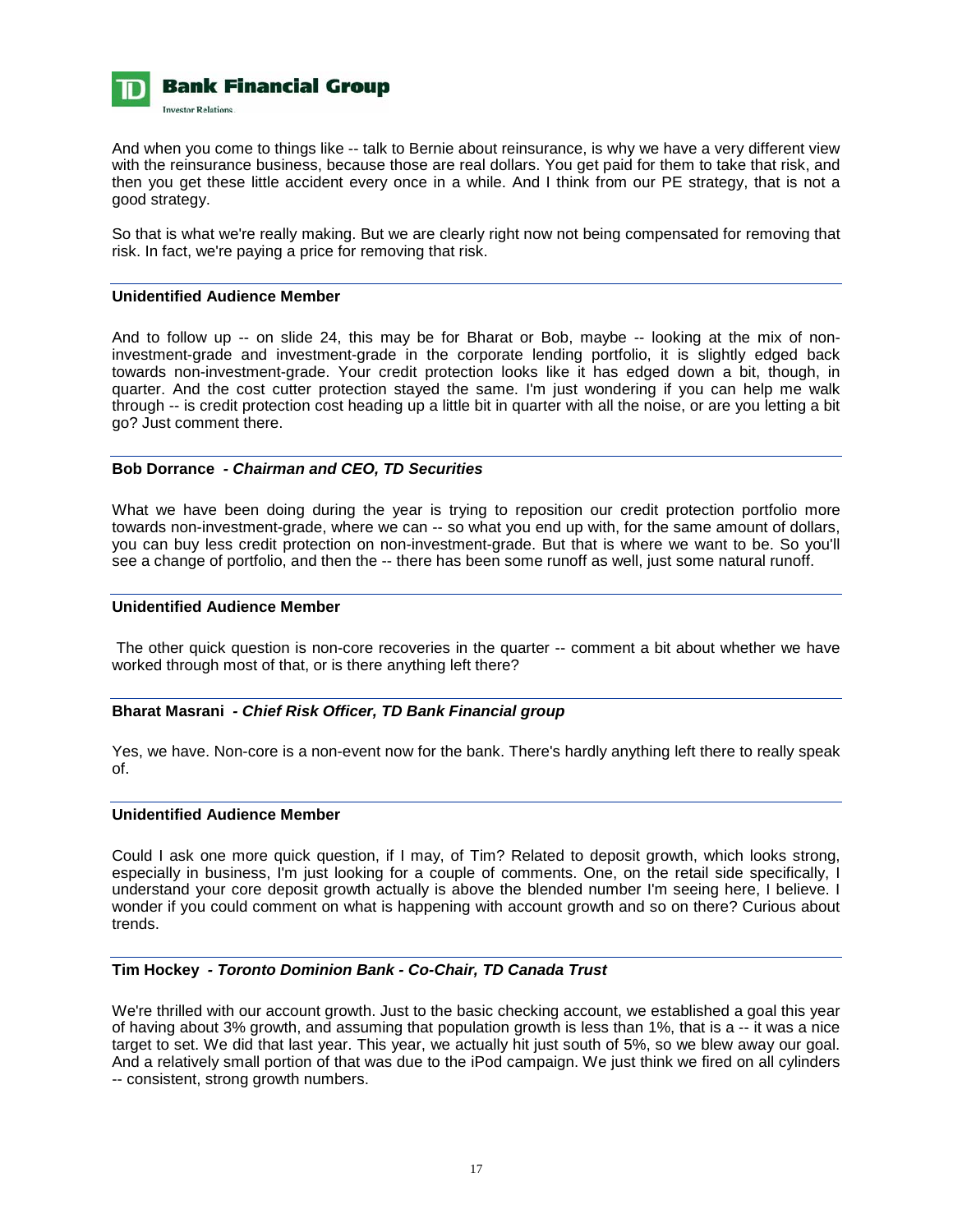

#### **Unidentified Audience Member**

Just back to you, Bob. Not to bludgeon this to death, but just on the trading revenues, how much I guess did the credit derivative and equity derivative contribute in terms of in a reasonable period, so let's say Q1 of '04, or pick another period where there wasn't getting out of the business -- what kind of contribution did these two businesses make?

# **Bob Dorrance** *- Toronto Dominion Bank - Chairman and CEO, TD Securities*

I don't know that we're going to get into getting that specific on breaking the businesses down. I don't think our peers do, but ..

# **Ed Clark** *- President & CEO, TD Bank Financial Group*

I'm not sure that we see -- I will get into trouble, then he can contradict me. I'm not sure that we see 2006 having trading revenues that are so different than they were in 2004 or 2003. I think we think whether it is 1 billion or 1.1 billion, we're in that territory as a kind of number. So we think the anomaly is this year.

# **Bob Dorrance** *- Chairman and CEO, TD Securities*

There is the plan, and now we are held to it. No, I think that is -- no, I think that is probably a reasonable explanation.

# **Ed Clark** *- President & CEO, TD Bank Financial Group*

Why don't we get to the phones quickly here.

# **Unidentified Audience Member**

Before we go there, can I --

#### **Ed Clark** *- Toronto Dominion Bank - CEO*

Sorry. Quentin has one more question.

#### **Quentin Broad, CIBC World Markets, Analyst**

I will go back to the comp, because I don't quite understand the net income adjusted '03, '04, '05 -- clearly '05 is down from '04. So I would have actually have thought that accrual was in the right direction in Q3 and didn't need to be reversed out in Q4. So I am perplexed a little as to why it was so high relative to the performance.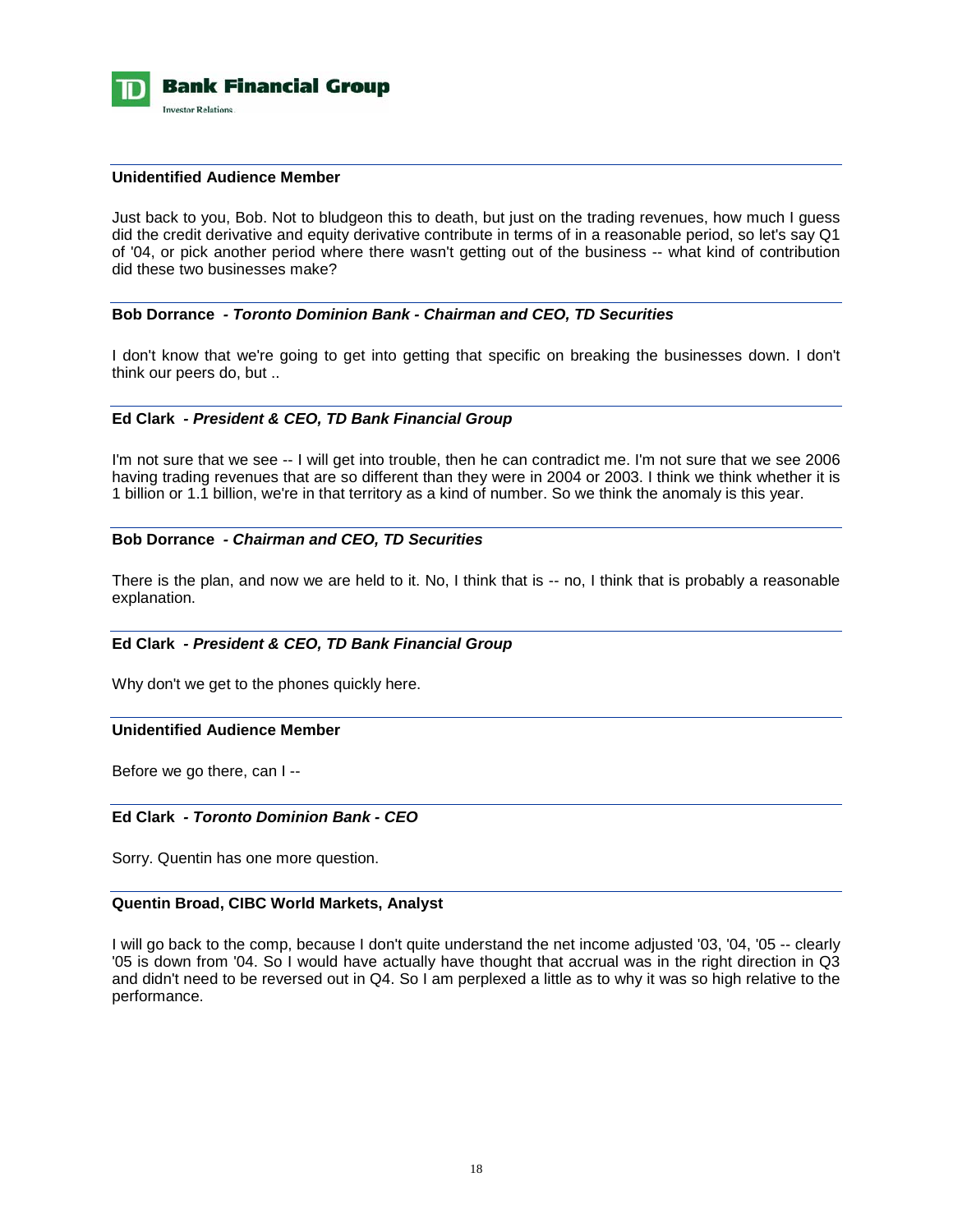

# **Ed Clark** *- President & CEO, TD Bank Financial Group*

I think we're pretty satisfied. I think the problem that we have is that we have a mix of businesses. So we have a business, a domestic franchise that as I say that has been on fire and has been on fire not in the lending business, but in the businesses that have lots of comp in them. And then we have a set of derivative businesses, and within those derivative business we also have some very good profitable derivative businesses. And then we have some things that we thought were, if not unprofitable, not worth the risks that you were taking to get those profits.

And as you know, in this business, you tend to pay people to get you into businesses and you pay them to get you out of them. So you can't really do a whole lot about the comp and the stuff that doesn't do so well, but you want to get out of, and you certainly have to pay people who are getting market share for you in the businesses that are earning lots of profits.

So in the end of the day, you don't get quite the kick in your compensation that you might have in more conventional businesses that -- so I'm happy that -- I would say the senior management team, including myself, will obviously, with the Enron charge and with these restructuring charges, obviously have their compensation affected by what happens.

Why don't we go to the phone.

# **Steve Cawley** *- TD Newcrest - Analyst*

I hope that one of your last jobs wasn't putting together a big report for Ralph Goodall because of the 5 PM call today on the trust subjects. So I hope you didn't waste your time.

On that, I would be interested to know -- let's just make an assumption that at 5 PM, and this could be the wrong assumption, but let's make an assumption that he lowers the dividend tax rate. Would you take a look at your payout ratio and say that maybe it is time to increase it?

# **Ed Clark** *- President & CEO, TD Bank Financial Group*

I think I won't comment on that. I think -- I can comment to say, of course I would look at it. But if your implication of me looking at it, would I then necessarily make a change, I think you're going to have to decide that. Obviously, I'm aware of the impact.

I do think in the end, we are selling a slightly different story than our competitors. And as you know, my view on the dividend rate is one that you move your dividends up in line with your view of underlying earnings, and that we'll continue to do that. And two, that we're prepared to reinvest our capital in ways that we think ultimately will produce faster underlying earnings growth.

So I'm not going to be sitting here saying, well, I'm going to go into a dividend war with someone who is running the strategy that says I am running a different strategy. I am running a strategy of returning as much capital to my shareholders and being prepared to take a lower underlying growth rate of that. I think that would be a mistake.

On the other hand, we did move our payout ratio up from 35 to 40 when it appeared that market sentiment was clearly saying 35 was too low a number. And so if there was a major change and it looked like we had an uncompetitive stance, tailor-made for our particular strategy, then we would obviously take a look at it. Does that sound like I am Ralph Goodall, or--?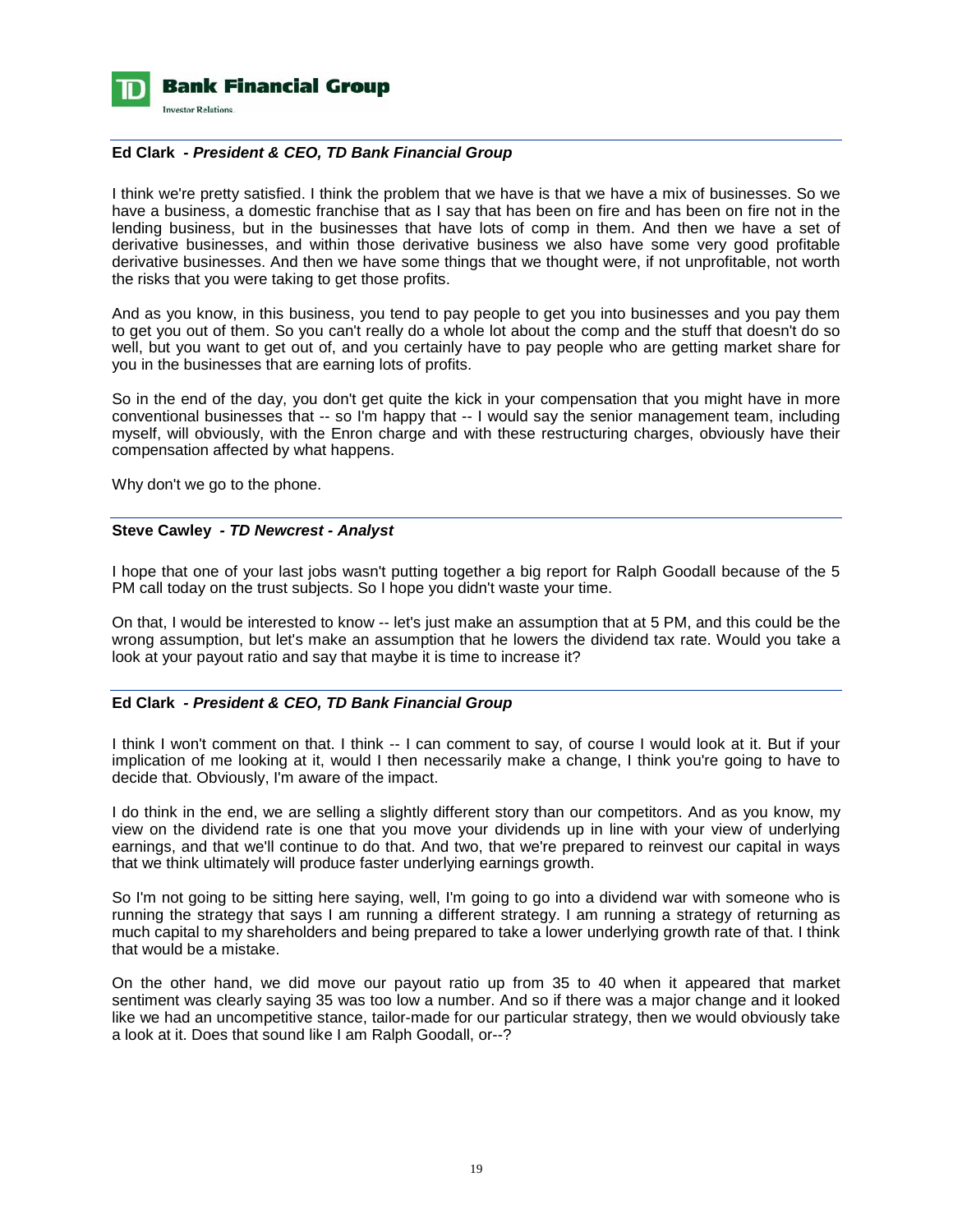

# **Steve Cawley** *- TD Newcrest - Analyst*

I guess one way to look at it, too, is that if this change does materialize, you could see Canadian bank valuations again jump vis-a-vis the U.S. ones, which would make your stock currency even more compelling to make acquisitions, and more accretive. So then my next question is -- I think I may have asked this recently in a call, too -- when you're out there knocking on doors, did you get a sense that the TD Bank currency could become more palatable to some of these takeout targets than it was before -- in other words, do you think you'll always need to use BNK stock as currency?

# **Ed Clark** *- President & CEO, TD Bank Financial Group*

That is a very good question. Maybe we should get TD Securities to help us out on an IR strategy in the U.S. But I think our -- I guess our initial view today is that we are in a slightly different position, not as favorable a position as let's say Manulife was, and it is making its acquisition -- the distribution of the original shareholders of John Hancock are quite different than the distribution of the shareholders that are holding the entities that are our targets.

And so we have had a number of the major holders of Banknorth who were very open with us and wanted to hang onto our shares as long as they could, and they went probably to their limits of their mandate in doing so. But they do have a mandate to run a portfolio that has certain characteristics. And a 10thlargest market cap bank headquartered in North America doesn't fit any of those characteristics.

And so I think that is a barrier to some of the shareholders and I think -- so I think we are going to have to find a set of shareholders in the United States that like our growth story, because I would say if you take a look at the TD Bank and took a look at the top 10 banks in North America by market cap, what distinguishes us are two things -- growth and risk profile. So low risk profile, high growth rate is clearly -- if you look at the numbers, we are quite in a different space. I think we have to find investors in the United States that like that story. And they won't necessarily be the people who are holding the shares of the targets that we're going after.

#### **Steve Cawley** *- TD Newcrest - Analyst*

On Ameritrade, the stock has been on quite a roll, touched \$24 today. Your \$16 tender doesn't look as interesting as it did at the time of the transaction. Can you talk about how you feel about not owning another 7% of that company?

### **Ed Clark** *- President & CEO, TD Bank Financial Group*

I guess I would make two comments. I've never lost money making money. It is not a bad thing for us that we have ended up getting a better currency. So I don't look at that as a bad thing. I think our view is that it is hard to know where the stock price is going to be three months from now, and we will deal with that issue when we get to the close, and then at that point, turn and address what we're going to do.

# **Steve Cawley** *- TD Newcrest - Analyst*

One last one, a request -- would it be possible once the transaction gets done and all we've got is domestic wealth, it would be nice to see a split-out between the Waterhouse domestic and the other.

**Ed Clark** *- President & CEO, TD Bank Financial Group*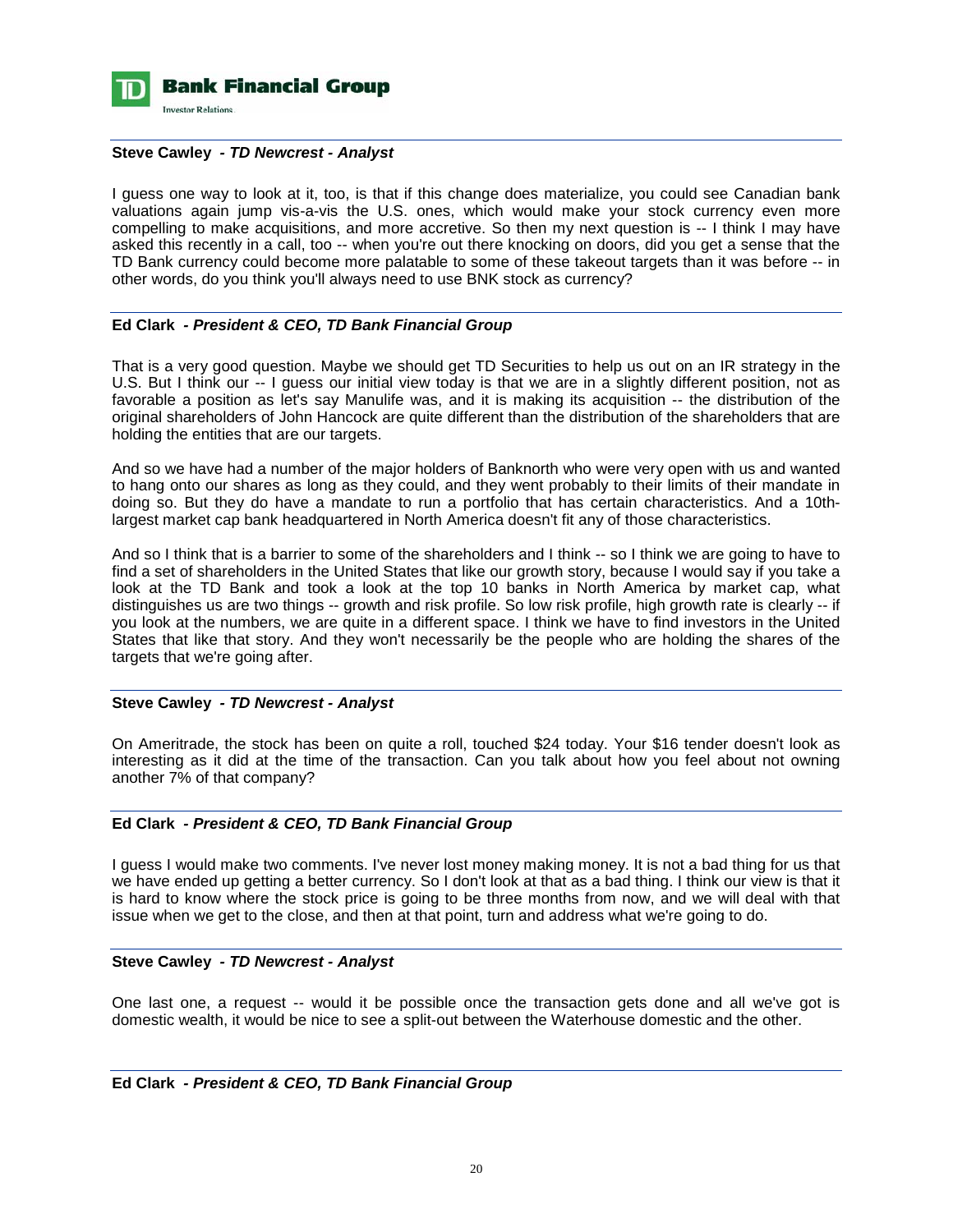

Maybe if you get all the banks splitting out between personal, commercial and wealth, then we will decide to disaggregate our wealth into different subgroups.

# **Steve Cawley** *- TD Newcrest - Analyst*

Just a request.

# **Ed Clark** *- President & CEO, TD Bank Financial Group*

Any other calls on the telephone?

#### **Susan Cohen** *- Dundee Securities - Analyst*

Could you perhaps give us an update on Enron and what your thoughts are there?

#### **Ed Clark** *- President & CEO, TD Bank Financial Group*

Enron -- we have no update on Enron.

#### **Susan Cohen** *- Dundee Securities - Analyst*

 I will try one more high-profile name. GM. Clearly, that is something in the news these days. Do you have any comments about how that, or any--?

# **Ed Clark** *- President & CEO, TD Bank Financial Group*

Why don't we have Bharat just talk generally about auto exposure.

#### **Bharat Masrani** *- Chief Risk Officer, TD Bank Financial Group*

It will not be appropriate to comment on a specific name, obviously. We, like any other major Canadian bank, would have exposure to the auto sector. We monitor that closely, like all the other exposures we have. There is obvious weakness in that sector, but overall, from TD's perspective, we're not uncomfortable in the position we're in.

#### **Rob Wessel** *- National Bank Financial - Analyst*

I have actually two quick ones. I will just ask a follow-up on Susan's question, just more pointedly with respect to Enron. Rather than ask for an update on anything, can you even just disclose whether or not you have spoken to the plaintiffs?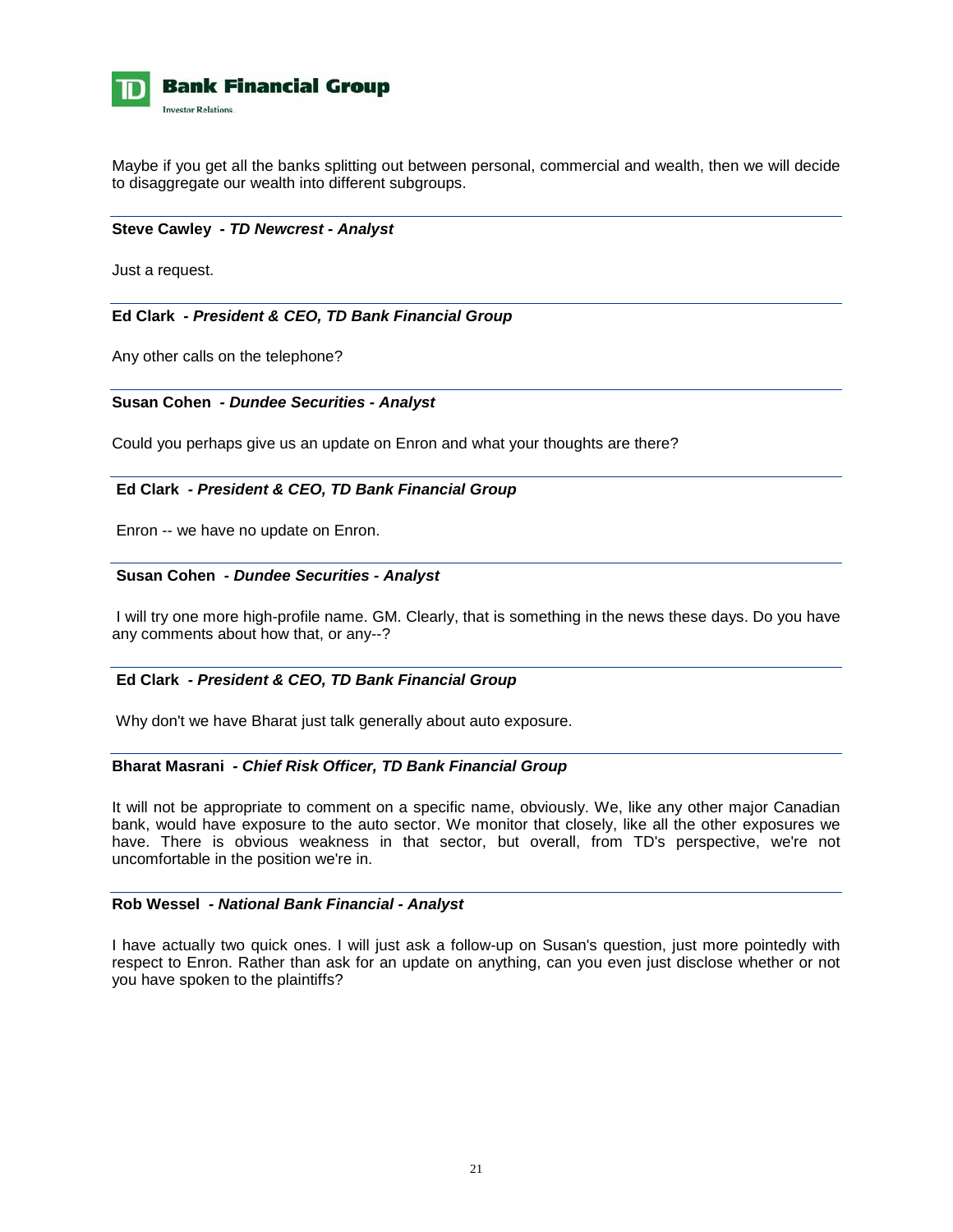

# **Ed Clark** *- President & CEO, TD Bank Financial Group*

I think we would just as soon not comment on Enron. That is a topic that is probably better -- when we have something to say, we will make sure we say it to the marketplace.

### **Rob Wessel** *- National Bank Financial - Analyst*

Last question, second question. Given that TD Bank is fairly busy integrating or at least working with three large acquisitions/transactions and knowing that the Hudson United transaction was quite a bit larger than the traditional market cap of acquisitions that they had made previously, should we conclude from that that TD Bank and Hudson United will take maybe a break from making acquisitions for the next year or so as you sort of work on getting these ones executed and generating some of the EPS accretions that the bank has forecast?

# **Ed Clark** *- President & CEO, TD Bank Financial Group*

What we have said is that we're certainly taking a break until we close Hudson United. I think so far, we have been quite pleased with what we have seen. There are some positive things coming out. They're more positives than we thought. We seem to be on plan in terms of working for the actual conversion.

But I don't think that we're prepared to say that we'll step aside in 2006. I think if the right opportunity came along in 2006, obviously it would -- whether it would close in 2006 -- might not end up closing until 2007. But I think if the right acquisition came along in 2006, we would -- we will be through the actual conversion of Hudson United by the summer. So I think at that point, we would be capable of doing something additional, if we thought it was a good deal.

#### **Rob Wessel** *- National Bank Financial - Analyst*

Not to split this too fine, but is it -- and understanding that if a great asset came up, or something that you thought was particularly strategically beneficial, leaving that aside to something that seems very favorable, is it fair to say that the bank would prefer to take a break from acquisitions for a while, or is it fair to say that once the systems integration from Hudson United is complete, then the strategy continues on as it has?

# **Ed Clark** *- President & CEO, TD Bank Financial Group*

 I think we are in the continue on as it has. I think we do have a -- we have taken a view that over the next -- if you are not in this game over this next five years, it is going to be a lot harder to get it in at the size of the thing that you're going to have -- the buyers are going to get pretty big five years from now.

And so I think if reasonable acquisitions come in that fit, we have a pretty tight framework of what we are interested in. As long as it fits in that tight framework, we think we've got the organizational capacity and we have the capital to continue to do those kinds of deals, and so we would do them.

#### **Rob Wessel** *- National Bank Financial - Analyst*

Okay, and just one more final question, then, with respect to that. Could a reasonable person conclude, then, that Hudson United was roughly the size range that you would feel the most comfortable with that, or should we assume or not rule out that Hudson United being somewhat larger than what Banknorth had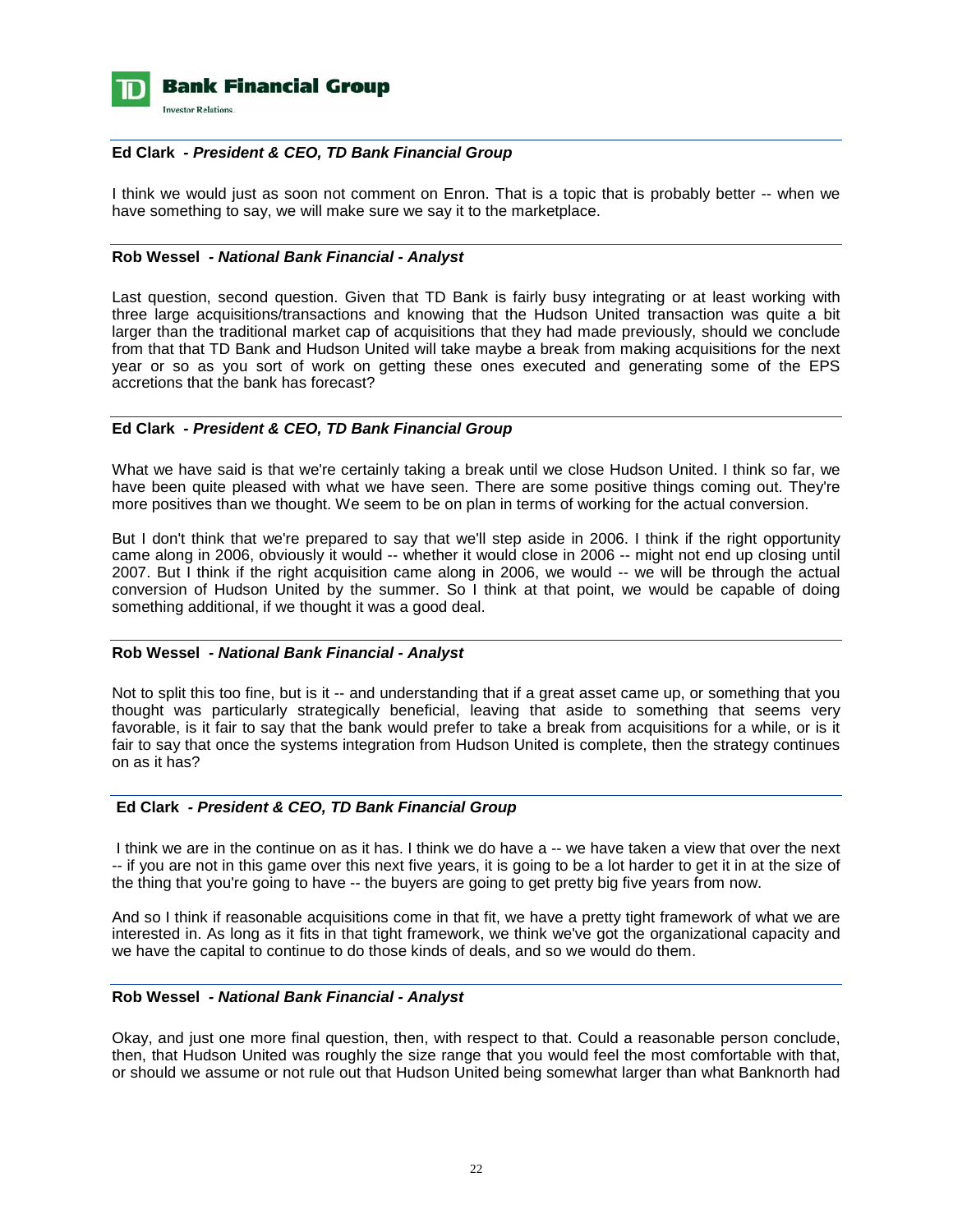

done in the past, that as after Hudson United, you will feel more confident to maybe try even moving up again on the size continuum?

# **Ed Clark** *- President & CEO, TD Bank Financial Group*

I am really -- I can't really comment on that, to be honest with you. Our difficulty is, as you know, because you've looked at this pretty closely, they come in all sorts of different sizes. And so it really will depend what it is, and each of them pose quite different issues to us. And so size is only one of the many factors. So I wouldn't want to be pinned down what our preference is.

# **Rafael Bello** *- Citigroup Smith Barney - Analyst*

Ed, you alluded to the fact or the challenges, rather, of a flattening of the yield curve. Looking ahead, and if you can share with us some of your strategic views, as of where are the businesses where you expect to be making money or grow in under that scenario and assuming that you get a more challenging credit environment?

I think that you also mentioned that certainly, the growth in the U.S. banking business is pretty tough. So with those conditions and potentially you making more acquisitions in the U.S. market, how do you take your -- what is your strategic view? Where is TD going to be making money going forward?

# **Ed Clark** *- President & CEO, TD Bank Financial Group*

I think the big difference from us and many of the traditional players is we don't see U.S. banking as fundamentally a carry trade play. We think we can do the carry trade on our own balance sheet, with our own treasury group if we want to do it, and we have chosen not to do it. So we don't need to go into the United States to do the carry trade.

So we are fairly conventional old-style bankers that think what you do is you get business like this, you improve your distribution, you add your net customers, you grow your commercial book. That is the strategy we think in the case of Hudson United, that they were in great locations but underinvested in their people and in their distribution system, and that if you do that, there is still growth potential.

In fact, and what we have said before is the fact that other potential targets relied on the carry trade as a source of income, that was a source of income that we never really wanted to pay any money for, but they would want to put it into their price because they saw it as earnings. And when we did our analysis, we'd always take those earnings, back those earnings back out and try to figure out how we would make money buying what we saw as our core earnings.

So that is why we think this is not an unfavorable environment, because the earnings we're buying in our view are the real earnings that we have always tried to buy. And we believe that you can buy these entities and improve operations over time and run very good businesses.

#### **Darko Mihelic** *- Blackmont Capital - Analyst*

Actually, just to play devil's advocate on that last point, Ed, I guess when you first stepped up to the plate to buy Banknorth, it had at that time, back in August of 2004, it had a cumulative -- or a CAGR of earnings growth of about 14%. And now you're looking forward and it's got zero growth in '06. So the question I guess is what do you see on the horizon to change this challenging environment to suggest that you should continue throwing money into the U.S.?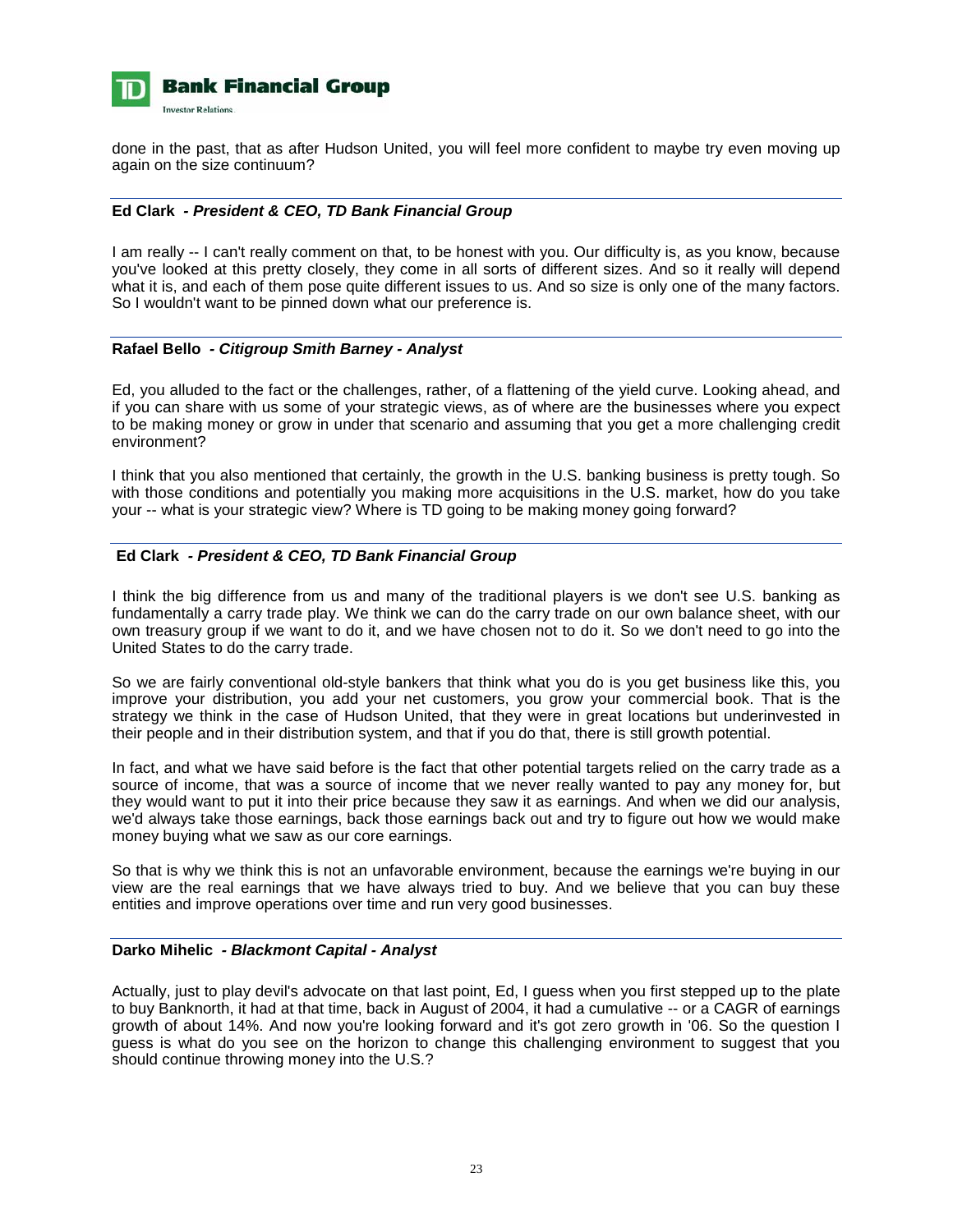

# **Ed Clark** *- President & CEO, TD Bank Financial Group*

I don't want to be pinned that I am saying that Banknorth is zero. What I am saying is it is facing a pretty tough environment to grow to real earnings. I guess I think that's the -- obviously that is the business challenge that we have. You can take a look at that situation and say, eek, why don't we wait until the U.S. -- because I don't believe that the current economic environment will stay as it is forever in the United States, so I can look at that and say, why don't I wait this out until these engines get back in and have more normal earnings growth? That would be one view.

The other view is why don't I now take advantage of the opportunities that, as I say, the trading curve - the carry trade has been eliminated, and make acquisitions and be prepared to tolerate that I may have to go through a year or 18 months.

Anytime you manage a company, you are managing for the short run and you are managing for the long run and you're trying to balance those two. So I don't think we have found that experience that we've had with Banknorth has turned us off U.S. banking. Quite the contrary, we continue to believe that we have a very good management team. They are managing to get growth in this hostile environment. Not great, perhaps not as high a growth as they historically have had, but still growth.

And so we believe that when we are going to get through the Hudson United, it will turn out that that will be a very good acquisition and we will get more growth out of it than originally people thought, because of the old-style operating things that you do to turn to franchises around. So we're not turned off by this environment.

# **Darko Mihelic** *- Blackmont Capital - Analyst*

Is it fair to say, then, that given your view on the carry trade and your acquisitions going forward, that if the yield curve were to steepen significantly from where we are today, that you would not see an explosive sort of earnings growth profile coming out of your U.S. operations?

# **Ed Clark** *- President & CEO, TD Bank Financial Group*

If the yield curve inverts, if that is what you're saying -- is that what you mean, or steepens?

#### **Darko Mihelic** *- Blackmont Capital - Analyst*

Steepens, sorry.

#### **Ed Clark** *- President & CEO, TD Bank Financial Group*

Well, I think if the yield curve steepens, we will benefit less from that steepening than those who if they had successfully repositioned themselves -- many of them, all it will do is save them some bad situation -it depends whether it steepens with an upward movement in interest rates or a downward movement. There are different ways this curve could steepen. I think if interest rates moved up dramatically in the long end, that wouldn't generally be good for a lot of junior banks.

But if it were that we ran into a recession, and short rate trades went down, that would probably benefit our targets more than it would us, given our position of our balance sheet. But I'm not smart enough to know where interest rates are going to move. And not the business, not the core business we're in is predicting interest rates.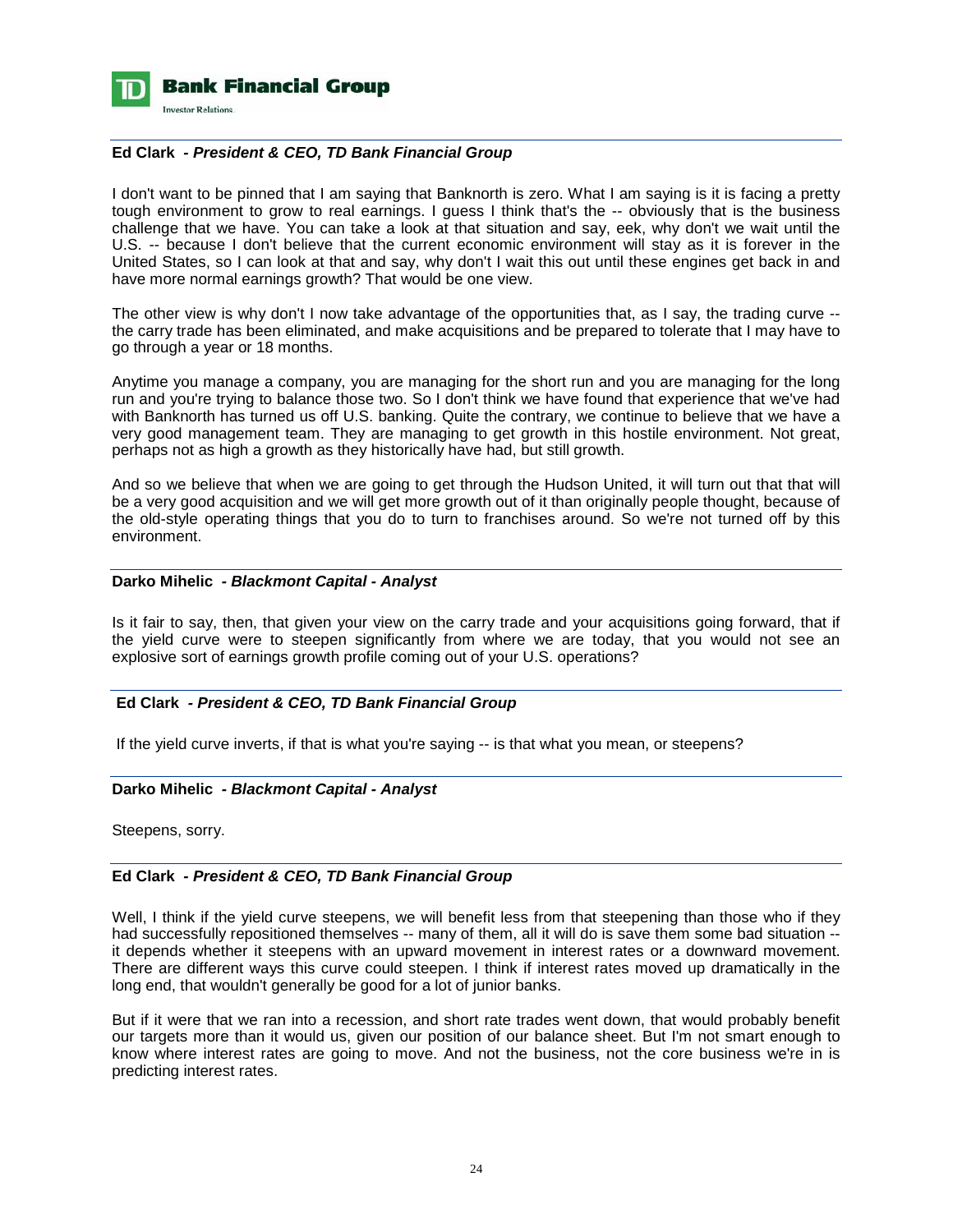

### **Darko Mihelic** *- Blackmont Capital - Analyst*

Thanks very much for that. One last question, if I may on the wealth management segment. Maybe this is for Bill. You talked about -- can you talk about targets, actually, for next year in terms of advisors and in what you see for -- or what kind of targets you're setting as well for assets under administration. And have we seen -- and it looks like in this last quarter here a little bit of a downtick. I'm not sure if that is marketrelated or people-related -- I wonder if you can address that?

# **Bill Hatanaka** *- Chairman and CEO, TD Waterhouse*

Sure, I'd be happy to. Our goal for 2006 is to add net new 65 financial planners and 65 net new investment advisors for a total of 130 net new client-facing advisors. Those goals will take us over 500 advisors in both our financial planning and our investment advice arms, and we'll demonstrate good progress there, I think.

# **Darko Mihelic** *- Blackmont Capital - Analyst*

And do you have any sort of target for assets under admin?

# **Bill Hatanaka** *- Chairman and CEO, TD Waterhouse*

We would consider that a good growth rate for a very young organization would be 20% growth in assets under administration year over year, but obviously that depends an awful lot on market levels and market conditions.

#### **Darko Mihelic** *- Blackmont Capital - Analyst*

A lot of your competitors, I guess, are talking about very intense competition for these advisors. How do you see the environment out there?

### **Bill Hatanaka** *- Chairman and CEO, TD Waterhouse*

We're very comfortable with the environment out there. Our strategy to acquire and to build our advisory groups is basically to blend a good -- a new investment advisor program with competitive recruiting of veterans. We expect that because we are a relatively small and a young organization that our attrition will be far below industry norms as well. We expect that we'll be able to grow in this current environment.

#### **Darko Mihelic** *- Blackmont Capital - Analyst*

 Is there any pressure, do you think, on commission costs at TD Waterhouse here in Canada, given E\*Trade's recent announcements?

# **Bill Hatanaka** *- Chairman and CEO, TD Waterhouse*

I think they have -- given the nature of the business, competitors do from time to time compete on price. Our objective as an organization is to compete on a total value proposition, whereby it is a combination of